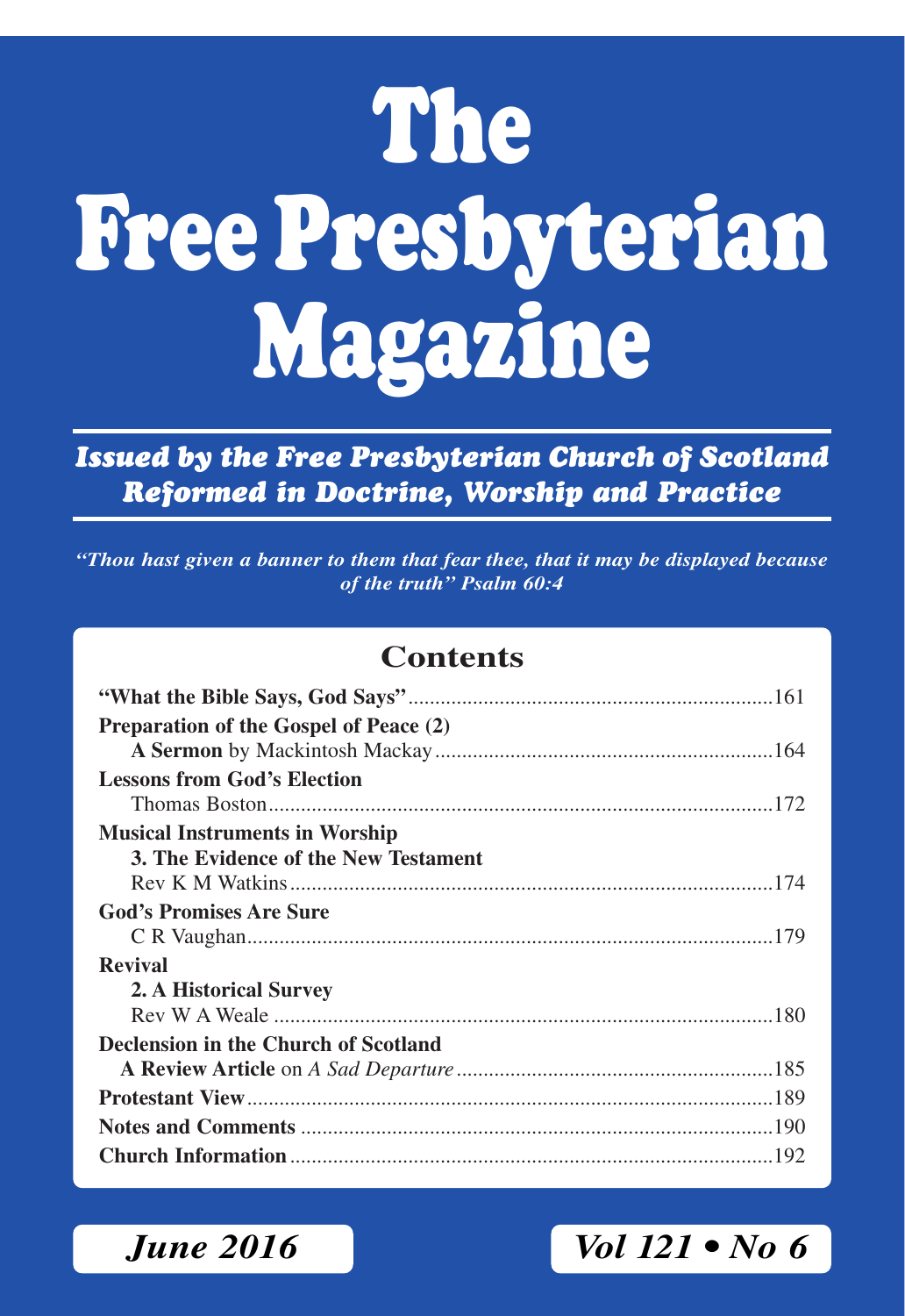### **The Free Presbyterian Church of Scotland**

**Moderator of Synod:** Rev K M Watkins, 252 Briercliffe Road, Burnley, BB10 2DQ.

**Clerk of Synod:** Rev J MacLeod MA, 6 Church Avenue, Sidcup, Kent, DA14 6BU; tel: 020 8309 1623, e-mail: JMacL265@aol.com.

**Assistant Clerk:** Rev J R Tallach MB ChB, 2 Fleming Place, Stornoway, HS1 2NH; tel: 01851 702501.

**General Treasurer:** Mr W Campbell, 133 Woodlands Road, Glasgow, G3 6LE; tel: 0141 332 9283, fax 0141 332 4271, e-mail: wc.fpchurch@btconnect.com.

**Law Agents:** Brodies LLP, 15 Atholl Crescent, Edinburgh, EH3 8AH; tel: 0131 228 3777.

### **Clerks to Presbyteries:**

**Northern:** Rev D W B Somerset BSc DPhil, 18 Carlton Place, Aberdeen, AB15 4BQ; tel: 01224 645250.

**Southern:** Rev R MacLeod BA, 4 Laurel Park Close, Glasgow, G13 1RD; tel: 0141 954 3759.

**Western:** Rev D A Ross, F P Manse, Laide, IV22 2NB; tel: 01445 731340.

**Outer lsles:** Rev K D Macleod BSc, F P Manse, Ferry Road, Leverburgh, Isle of Harris, HS5 3UA; tel: 01859 520271. **Australia and New Zealand:** Rev G B Macdonald BSc, 60 Hamilton St, Riverstone, NSW 2765; tel. 02 9627 3408. **Zimbabwe**: Rev S Khumalo, Stand No 56004, Mazwi Road, Lobengula, PO Magwegwe, Bulawayo; tel: 00263 9407131.

**Zimbabwe Mission Office:** 9 Robertson Street, Parkview, Bulawayo; tel: 002639 62636, fax: 002639 61902, e-mail: fpchurchheadoffice@gmail.com.

### **Residential Care Homes:**

Ballifeary House, 14 Ness Walk, Inverness, IV3 5SQ; tel: 01463 234679.

Leverburgh Residential Care Home, Ferry Road, Leverburgh, Isle of Harris, HS5 3UA; tel: 01859 520296.

**Website of the Free Presbyterian Church of Scotland:** www.fpchurch.org.uk.

### **The Free Presbyterian Magazine**

Published by The Free Presbyterian Church of Scotland (Scottish Charity Number SC003545). Subscriptions and changes of address to be sent to the General Treasurer, Mr W Campbell, 133 Woodlands Road, Glasgow, G3 6LE; tel: 0141 332 9283. The subscription year begins in January. Prices are on back cover. One month's notice is required for change of address. Queries about delivery of the magazines should be sent to the General Treasurer, not the printer.

**Editor:** Rev K D Macleod BSc, F P Manse, Ferry Road, Leverburgh, Isle of Harris, HS5 3UA. Tel: 01859 520271; e-mail: kdmacleod@gmail.com. Unsigned articles are by the Editor.

**Editorial Board:** The Editor, Rev A W MacColl, Mr K H Munro, Rev D W B Somerset.

**Deadline for sending material to the Editor:** The beginning of the month previous to publication.

**The Gaelic Supplement** (quarterly): Editor: Rev A W MacColl MA PhD, F P Manse, Swainbost, Isle of Lewis, HS2 0TA. Available free on request.

**Youth Magazine:** *The Young People's Magazine*. Editor: Rev K D Macleod BSc.

### **Communions**

**January:** *First Sabbath:* Nkayi; *Fifth:* Auckland, Inverness, New Canaan.

**February:** *Second Sabbath:* Dingwall; *Third:* Stornoway; Wellington; *Fourth:* Larne, North Uist, Zenka.

- **March:** *First Sabbath:* Sydney; *Second:* Ness, Portree, Tarbert; *Third:* Halkirk, Kyle of Lochalsh; *Fourth:* Barnoldswick; Ingwenya, North Tolsta.
- **April:** *First Sabbath:* Gisborne, Laide; *Second:* Leverburgh, Maware, Staffin; *Third:* Chesley; *Fourth***:** Glasgow; Mbuma. **May:** *First Sabbath:* Aberdeen, Grafton, London; *Second:* Achmore, Donsa, Kinlochbervie; *Third:* Edinburgh; *Fifth***:** Chiedza.
- **June:** *First Sabbath:* Perth, Shieldaig; *Second:* Nkayi, Santa Fe; *Third:* Lochcarron, Uig; *Fourth:* Bulawayo, Gairloch, Inverness, Raasay.
- **July:** *First Sabbath:* Beauly; *Second:* Bonar Bridge, Staffin; *Third:* Applecross, Auckland, Fort William; *Fourth:* Struan; *Fifth***:** Cameron.
- **August:** *First Sabbath:* Dingwall; *Second:* Leverburgh, New Canaan, Somakantana; *Third:* Laide; *Fourth:* Farr, Vatten, Stornoway, Zenka.

**September:** *First Sabbath:* Sydney, Ullapool; *Second:* Chesley, Halkirk, Munaka, Portree; *Third:* Tarbert; *Fourth:* Barnoldswick, Ingwenya, North Uist.

**October:** *First Sabbath:* Dornoch, Grafton, Lochcarron, North Tolsta; *Second:* Gairloch, Ness; *Third:* London; *Fourth:* Edinburgh, Gisborne, Uig; *Fifth***:** Mbuma.

**November:** *First Sabbath:* Aberdeen, *Second Sabbath:* Glasgow; *Third:* Chiedza, Singapore.

**December:** *Second Sabbath:* Tauranga; *Third*: Bulawayo, Santa Fe.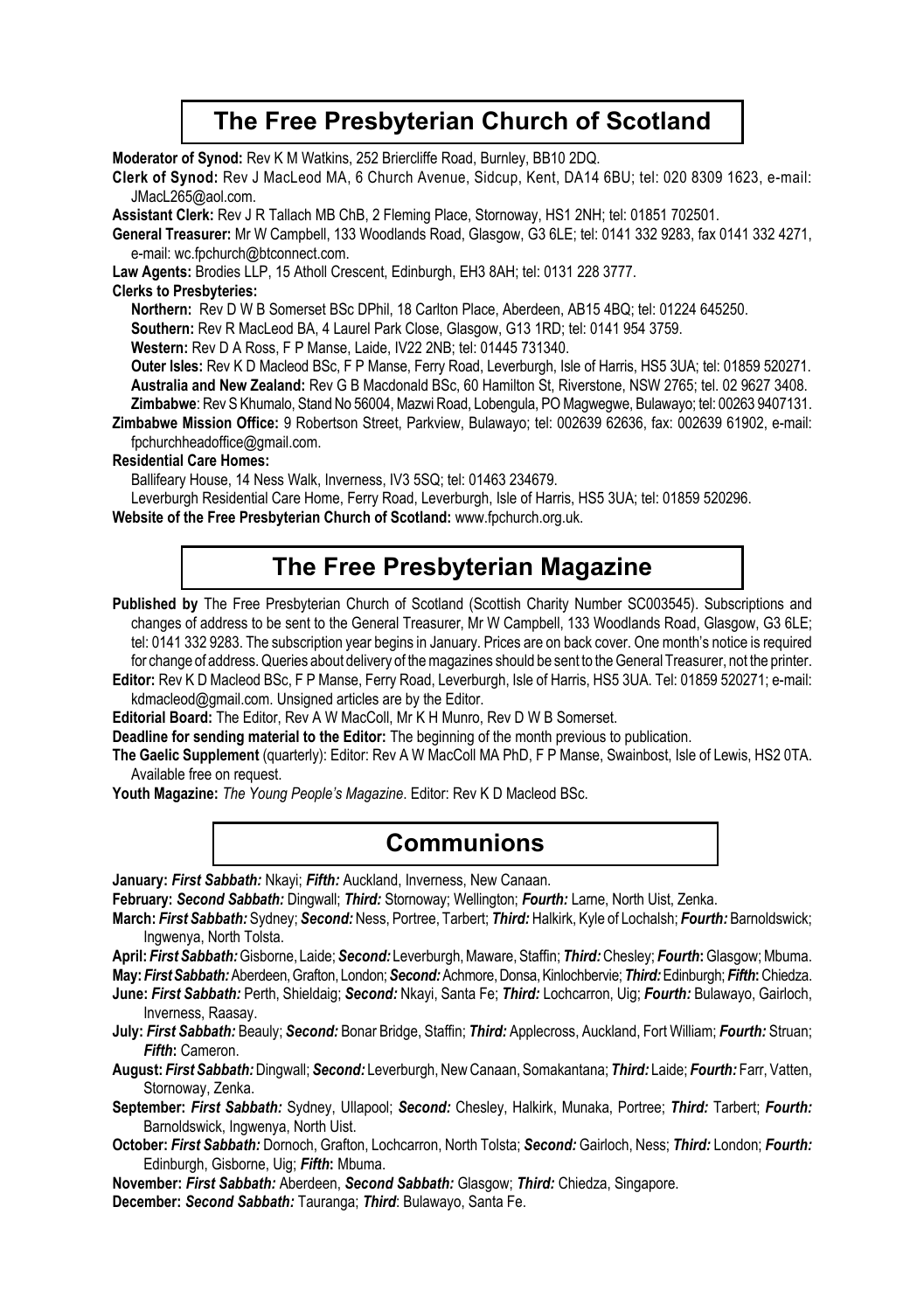# **The Free Presbyterian Magazine**

Volume 121 June 2016 Number 6

# **"What the Bible Says, God Says"**

 $A$ rchibald Alexander and Samuel Miller were the first professors appointed to Princeton Theological Seminary, an institution which first opened its doors in 1812. Charles Hodge, who was considerably younger, joined the faculty in 1822, having studied under the older men. After teaching in the Seminary for a remarkable 50 years – during which time Hodge taught 2700 students, most of whom entered the ministry  $-$  a large gathering came to Princeton to mark the occasion. When his time came to reply to the speeches, Hodge wanted to speak, not about himself, but about the Seminary. He spoke in particular about his senior colleagues, who, many years before, had been removed to a better world.

"Drs Alexander and Miller", said Hodge, "were not speculative men. They were not given to new methods and new theories. They were content with the faith once delivered to the saints. I am not afraid to say that a new idea never originated in this Seminary."<sup>1</sup> Much scorn has been poured on this last statement in more recent generations, but Hodge did not mean that, for instance, it was impossible to express a particular doctrine more clearly or to give a more satisfactory interpretation of some passage of Scripture. If his critics had paid more attention to the context in which that remark was made, they might have understood better what he meant. But they no doubt preferred to criticise from a position where original thinking is always to be favoured rather than a spirit of submission to the authority of God.

What was Hodge's context? It is supplied by the words that follow, still referring to Alexander and Miller: "Their theological method was very simple. The Bible is the Word of God. . . . Then it follows that what the Bible says, God says. That ends the matter." And although we may not be professors of theology, our attitude to religious ideas should be the same as theirs: What the Bible says, God says. What are we to think on any religious subject? We must go to the Bible, and whatever we find on that subject, we must receive it as God's mind on the matter, and we are therefore to receive it as truth.

<sup>1</sup>All quotations, apart from Bible verses, come from A A Hodge, *The Life of Charles Hodge*, Banner of Truth reprint, 2010, pp 555-6.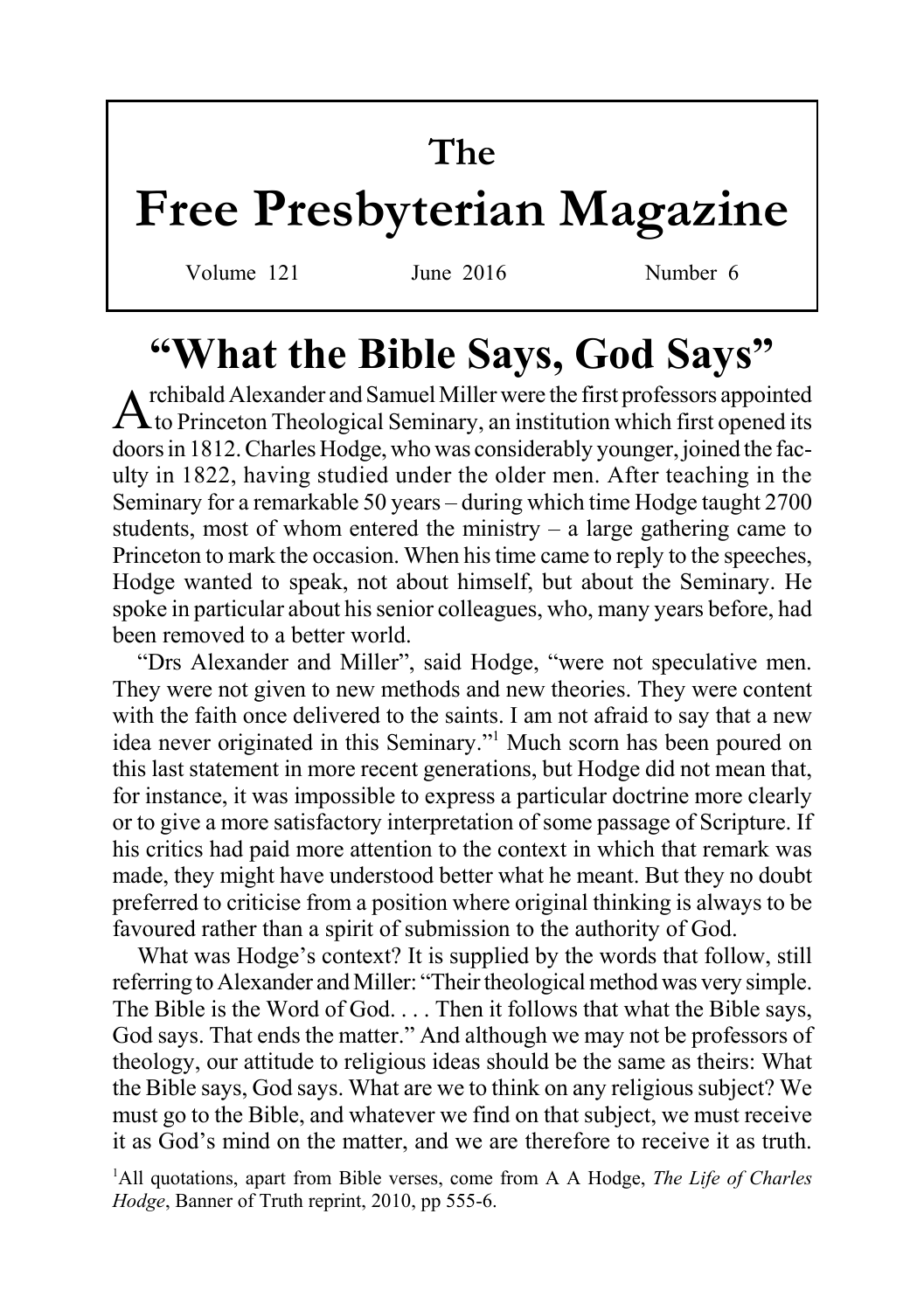We are always to say, whatever part of the Bible we read and whatever doctrine we may consider, "Thy Word is truth" (Jn 17:17).

What are we to believe about *God*? Exactly what He has revealed about Himself in the Bible. If He had not revealed Himself, we could know very little about Him – though the Bible states that "the invisible things of Him from the creation of the world are clearly seen, being understood by the things that are made, even His eternal power and Godhead; so that they [those who suppress the truth are without excuse" (Rom 1:20). Apart from God's grace, people reject both what He makes known in creation about "His eternal power and Godhead" and the much more extensive revelation in the Bible. There He tells us that He created all things; He could do so because He is infinitely powerful and infinite also in wisdom.

But why did He create us, the earth and everything in it, even the whole universe? He did so for His own glory. He is "the high and lofty One that inhabiteth eternity, whose name is Holy" (Is 57:15), infinitely exalted above all His creatures – and that is something which fallen beings like us resent unless we are graciously subdued by God's power and grace, so that we become willing to worship Him and serve Him, in the light of His Word. Obviously, there is much more to be said about the great God of eternity, but everything that has been said here is based on Scripture, and therefore on what God Himself has said. And for us, as for Alexander and Miller, that should end the matter. There should be no argument, no resistance. We should be conscious of our ignorance and we should respect totally the perfect wisdom of the One who has revealed so much to us in the Bible.

If we ask what we are to believe about *sin*, the answer must be along the same lines. We must receive the truths that God has revealed in the Bible – for what the Bible says is what God says. "It is an evil thing and bitter, that thou hast forsaken the Lord thy God" (Jer 2:19). And every sin involves turning away from God in some degree – turning away from what God has specified in His law. And His law is a reflection of His holy nature, which is why He demands: "Be ye holy; for I am holy" (1 Pet 1:16). And sin, the Bible says also, must be punished: "The soul that sinneth, it shall die" (Ezk 18:20) – especially, it will suffer eternal death, in a lost eternity.

Again, the Bible speaks about *salvation* from sin, and God is speaking through the Bible. So what He says has authority, total authority, for those who listen to, or read, the words of Scripture. Even when the message is brought through the ministers whom He has sent out to preach, they speak as God's ambassadors. What they say (provided they remain faithful to the Scriptures) comes with real authority to those who listen.

The Bible tells us about Jesus having had laid upon Him the guilt of a vast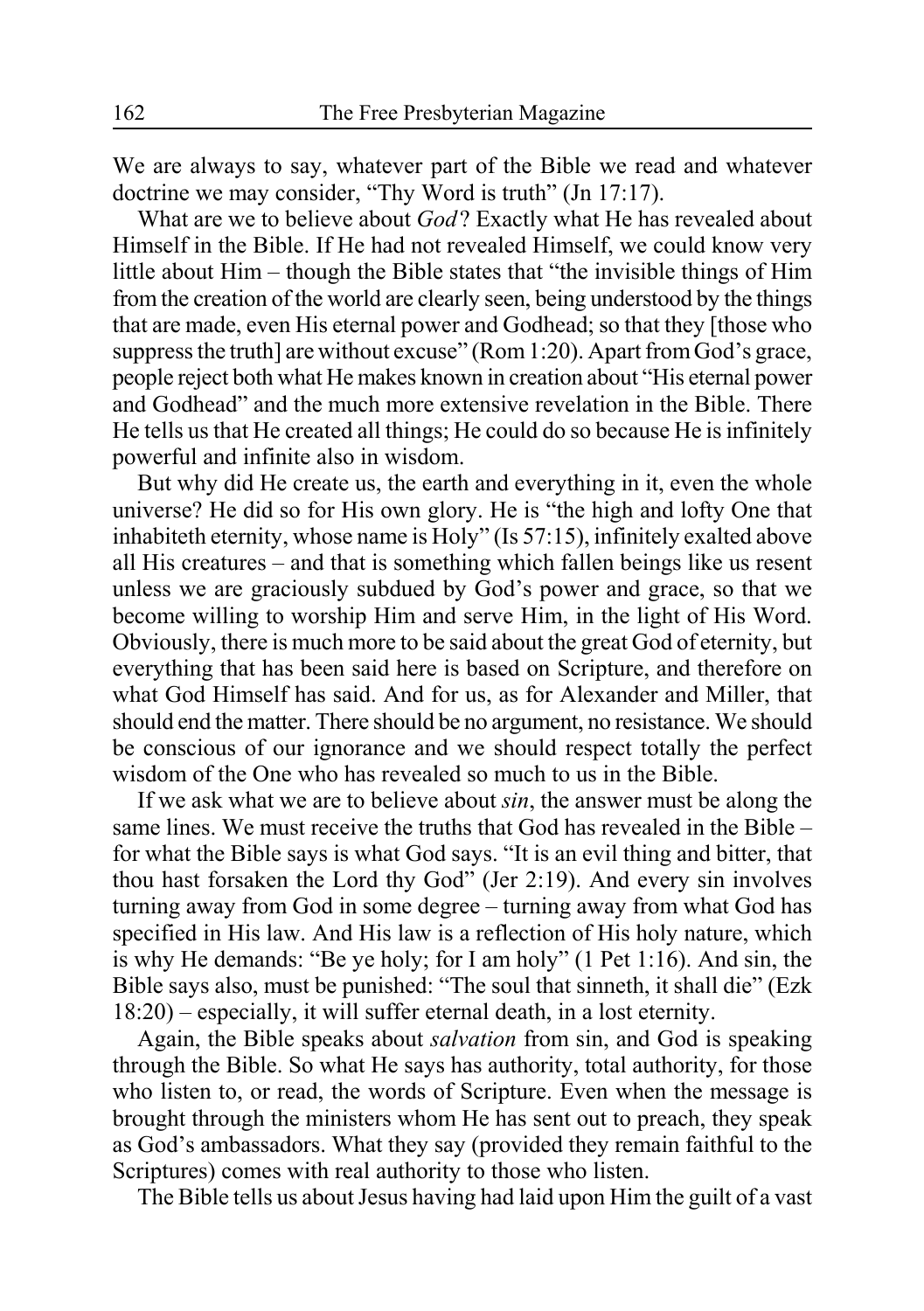number of sinners and about Him enduring the punishment that was justly due to them when He suffered throughout His time in this world. This was especially so when He was brought to Calvary to meet the sword of divine justice, until He breathed out His soul into His Father's hand. The Bible further tells us that, because divine justice was satisfied on behalf of all those whom the Saviour was representing, He rose from the grave and ascended to heaven, from where He distributes the benefits of salvation.

When we are told that "Christ Jesus came into the world to save sinners". we ought to be conscious that *we* are sinners and that the salvation which Christ has wrought out is therefore suitable to us in our need. Because of the authority with which the gospel message comes to us, we have no right to reject it. When the Bible says to us, "Believe on the Lord Jesus Christ, and thou shalt be saved" (Acts 16:31), God is speaking to us. What responsibility all lie under who have heard the gospel!

Hodge makes a further important point: "We were taught by our venerable fathers [Alexander and Miller] to take the Bible in the sense in which it was plainly intended to be understood". Accordingly all three men accepted the teachings of the Bible, whatever difficulties these teachings might involve. Since *the Bible* teaches that there is one God, but that there are three Persons in the one Godhead, they received the testimony God Himself has given in the Bible; they did not subject that testimony to their own limited minds with a view to deciding if a doctrine is reasonable or not (even if, when compared with others, they had powerful intellects). Rather they submitted their minds to what God had revealed. Similarly they willingly received the teaching of the Bible on the Person of Christ: that He has two natures in one Person. They were not like those who, to take a more modern example, refuse to accept the Bible's condemnation of homosexuality, rejecting the sense in which the relevant passages were "plainly intended to be understood". Let us remember that what the Bible says, God says. It ought to end the matter.

These men at Princeton knew, not only what they must believe, but how to apply the truths they believed. For instance, Hodge tells us that, if a student went depressed to Alexander, he was sure to be told: "Look not so much within. Look to Christ. Dwell on His person, on His work, on His promises, and devote yourself to His service, and you will soon find peace." This advice assumes, of course, that the student was already converted. But the main part of that advice can be given to every sinner: to look to Christ by faith, to meditate on who He is and what He has done, and what He is undertaking to do for those who look to Him. And then, whatever their position in life, they are, through divine grace, directed to serve Him. That is the teaching of Scripture; that therefore is how God is directing *us* to live.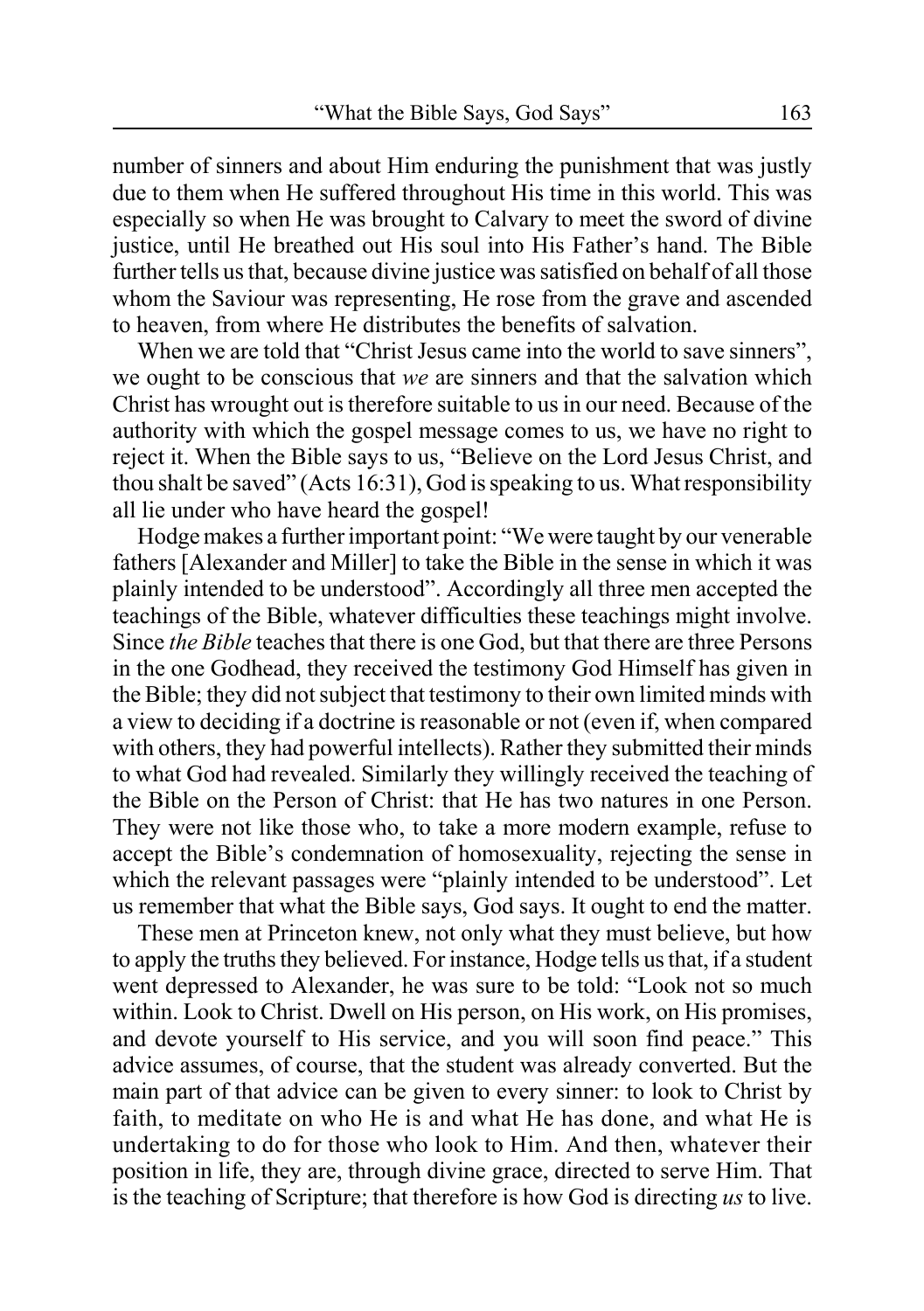# **Preparation of the Gospel of Peace (2)1**

**A Sermon by** *Mackintosh Mackay*

Ephesians 6:15. *And your feet shod with the preparation of the gospel of peace.*

In already addressing you from these words, we endeavoured to bring before<br>Lyou the importance of the precept they contain. We attempted to explain  $\overline{\mathbf{I}}$  n already addressing you from these words, we endeavoured to bring before the figure used, and to suggest the necessity of it being put into practice daily. We understand the gospel of peace to have special reference to the peace with God revealed in the gospel of Christ. Paul elsewhere calls it "the ministry of reconciliation; to wit, that God was in Christ, reconciling the world unto Himself, not imputing their trespasses unto them". To have the feet shod with the preparation of this gospel implies that the knowledge and true belief of this must be carried into the actual conduct of our lives.

As a means towards this, we commended to your conscience that you habitually study the Word of God, in which His character is revealed and His will set before you; that you examine carefully and repeatedly the state of your hearts in the light of the doctrines, precepts and counsels of the Word of God; and that you contemplate habitually the prospects which that Word unfolds to you. Without serious attention to all this, the soul can never be prepared to run with patience the race set before it. It is through those means that the Spirit of God usually works in elevating the mind of the believer into a state of confidence in God and of love to Him, and of spiritual strength to overcome the obstacles and temptations which oppose the Christian's way Zionward. These are the enemies of the soul – together with its own sinful inclinations, inherent in it by original sin, and strengthened by the wiles of the great adversary of God and men.

To specify the difficulties and trials which must be met in a course of life, such as the gospel of peace calls us to, would be a task for which no human ability is adequate, because no one can have practical knowledge of them all. Nor is the true Christian to be guided by any theoretical description of them. He must be guided by actually meeting them and feeling their nature and power. Nor will any description of them beforehand, of itself, strengthen his soul, to contend with them and overcome them, so much as having his soul

1 The second of two sermons on this text taken, with editing, from Mackay's *Sermons on the Christian Warfare*. The first appeared last month; it is difficult to know where one head ends and another begins, but the preacher intimated the following: (1) the meaning of "the preparation of the gospel of peace"; (2) to show that the Apostle's figure answers his purpose; (3) to appeal to the believer's conscience and experience to show his need of this defence, and its preciousness and safety for those who, through grace, have it.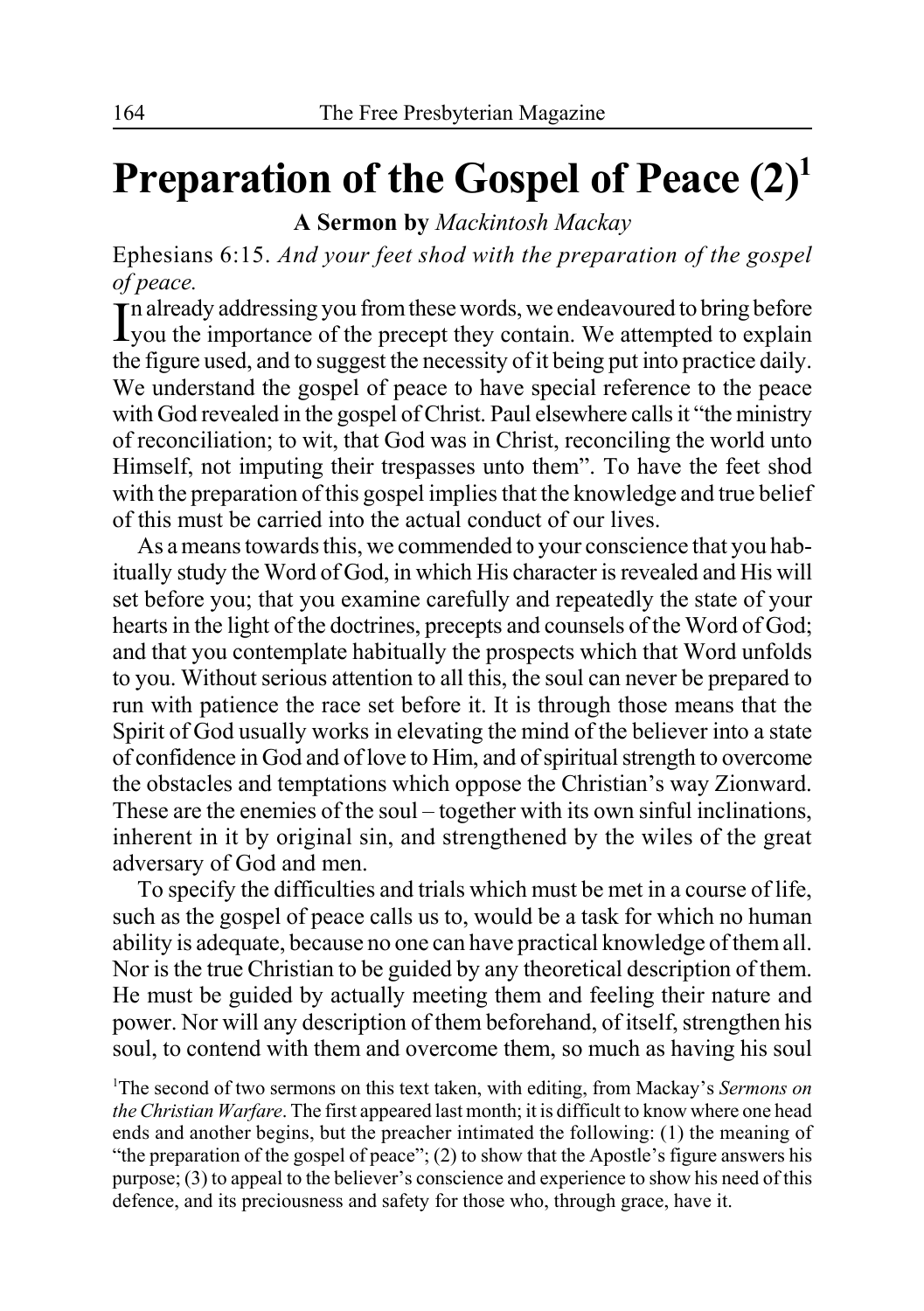pervaded by the preparation of the gospel of peace – the knowledge and experience of the truth and excellence of its doctrines, offers and prospects.

Our observations were formerly confined to that view of this subject which refers especially to our relation with God. We must, however, remember that the gospel of Christ includes a preparation calculated also to furnish the mind with those right and healthy principles which must guide the Christian in his relations with other people. And we would now again seek to impress on each of you that mere maxims of morality, separated from the great doctrines of the gospel of peace, are totally inadequate for fulfilling the duties we owe to those around us, in all the relations and employments of life. Such maxims will scarcely afford, however rigidly maintained, peace of mind in this life. They will leave the heart, the seat of every affection and purpose, continually exposed to the power of selfishness and numerous evil passions. When indulged, they rob man of his internal peace, and destroy the peace and happiness of many others around him.

It is unnecessary to prove, to people acquainted with the gospel record, that love towards other people forms part of gospel duty and privilege. This must be obvious to all who have even an ordinary knowledge of the Word of God. A peaceful, benevolent attitude towards all is recommended in the gospel as essential to Christian character; unless it is cultivated, there can be no real Christianity. It is true that, on this ground, the gospel of peace has been charged by its enemies – most unfairly – with the shortcomings and errors of those who profess to believe it and to obey its precepts. And there is no denying the mournful fact that, among professing Christians, both as communities and individuals, much of a contrary temper has been displayed.

This surely arises, not from any deficiency in the gospel revelation; far less from any countenance given there to hostility or personal enmity or strife – all these are reproved in the gospel. Such blemishes in the character of those who profess it, and even of those who embrace it, arise from their coming short of the duty of our text. Their souls are imperfectly imbued with the truths it contains; they are too little occupied with the glorious prospects which it reveals. Nor must we forget that, while the gospel teaches the attitude towards all men that we speak of, it also teaches us to resist sin steadily and to show our disapproval of sin.

It is true that no small part of the outcry against the character and conduct of true Christians arises from unbelievers feeling their own sinfulness reproved by the true followers of Christ. And many outwardly profess the gospel who have never in reality believed its doctrines, and so are wholly ignorant of its power in the soul. They mingle with the true people of Christ, as the tares with the wheat, and cause two evils: a bad report of Christianity among those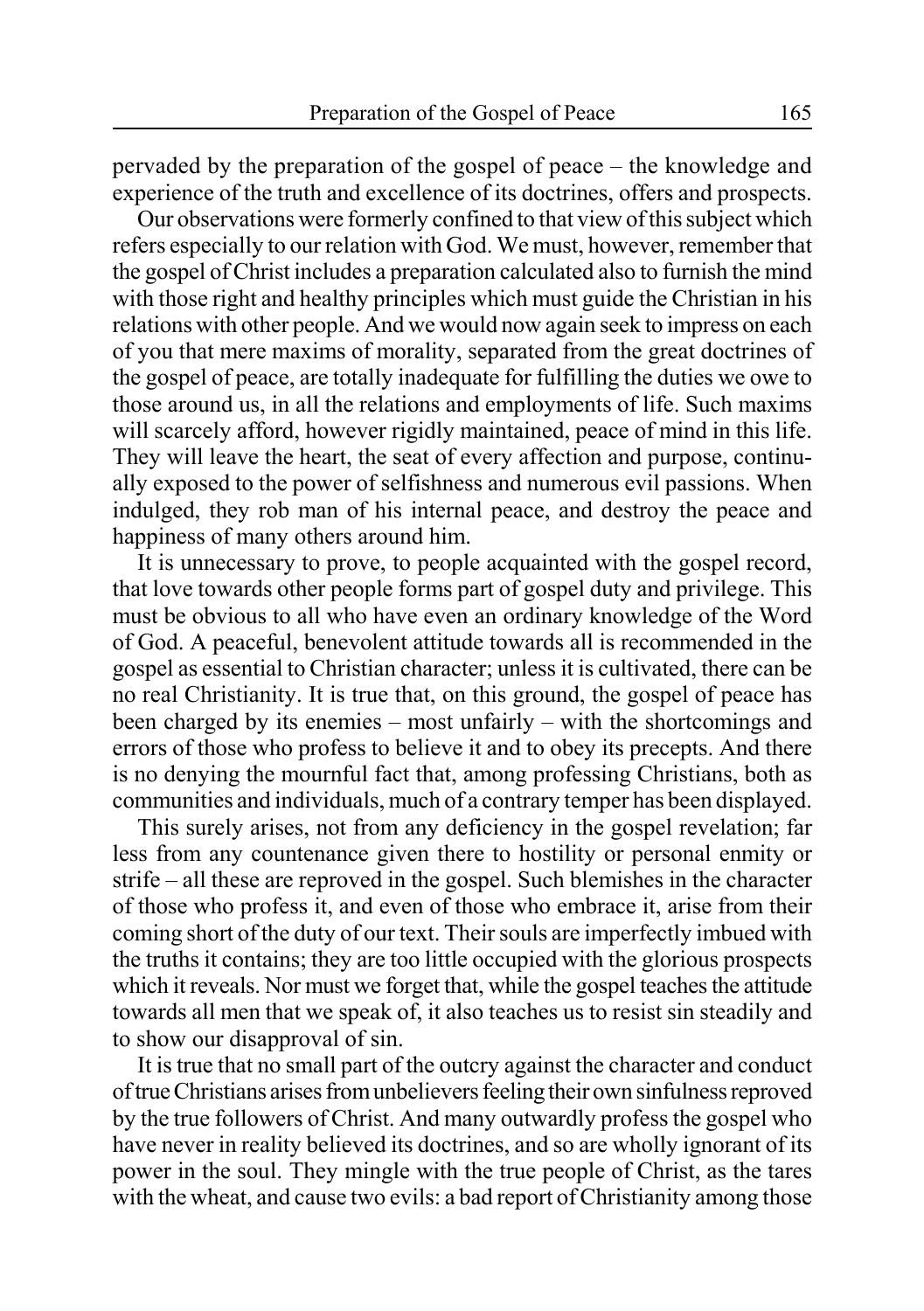who are its avowed enemies, and an appearance of strife among believers or those who profess to be so – when, in point of fact, the strife is between light and darkness, between Christ and Belial. While the true believer contends righteously against the evil measures pursued by others who profess to be Christians, but do not have the same spirit, he is criticised by the world for having enmity against their persons, and often against their interests, when he may only bear compassion towards them.

All this must be taken into account in forming a proper estimate of the attitudes and character of professing Christians. But taking the matter at its worst, such attitudes among those who profess the gospel can never protect from condemnation those who reject it and seek to use such differences as an excuse for refusing the Christian name themselves. This excuse for not embracing the truth is not only unfair but also unmanly. Look to the gospel and study it; by doing so you would act with common honesty. To vilify a person without hearing him in his defence is unfair and unmanly. At least give the gospel of Christ this benefit. If you demur, you can only be consistent in slighting it if you frankly confess what is the truth: that you dislike it entirely and do not wish to have anything to do with it.

If there are any here who deny the gospel, we charge you with moral cowardice on your own showing. Suppose we were to point out to you some great temporal prize, and show you a number of people who strive to gain it but seem to fail in the attempt; if you had no prospect of securing your comfort or independence in life but by attempting to face an enemy or contend with a rival, how you would spurn the man of paltry spirit who dared not do so! Yet we tell you, from the gospel of peace, of the prize of immortality and glory in heaven; we tell you of a renovation of soul into moral and holy beauty, which the gospel of peace offers to you – and you turn to us and say, We cannot see this exemplified in those who profess belief in the gospel; therefore we will not try the matter at all; it is needless. They have not attained it; so, of course, we need not try it.

Is this your boasted courage? Is this your manly bearing as one of God's moral creatures? We must not let you go with this remark, for you will not deny that you esteem the prize. You wish to die the death of the righteous. You wish to be secure from the wrath to come, and a guilty conscience gives you some fiery forebodings of it already. Yet you will not summon up the moral courage to look the matter in the face although you are conscious that a lack of will, of purpose, of resolution scares you away from doing so.

Nor can we leave you here without reminding you that a still darker feature of your moral weakness is the feeling that to study the Word of God would awaken your feelings of guilt, and would cause many lashings of conscience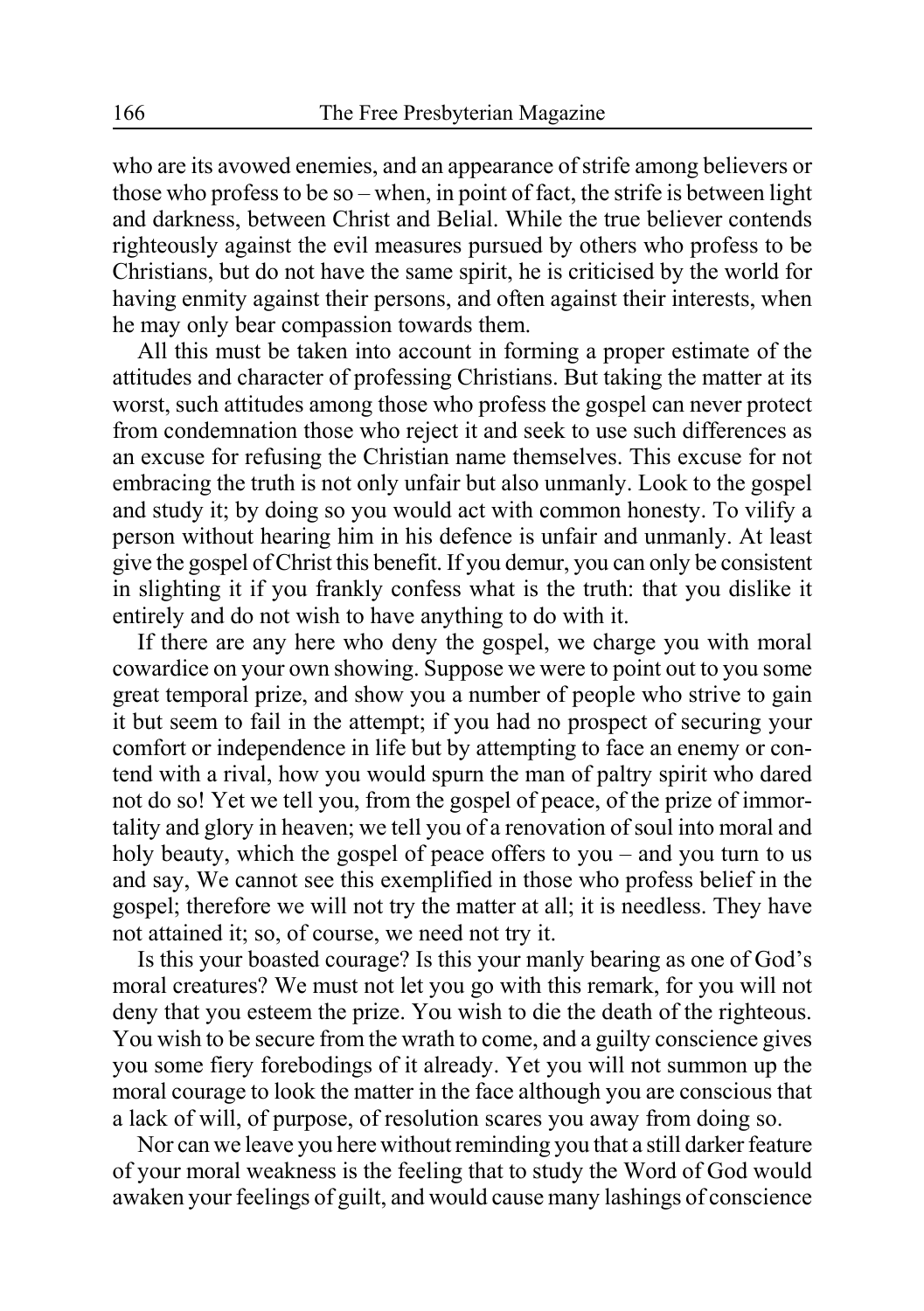to fall with wounding severity on your guilty spirit because of the deeds of ungodliness you have committed. Surely it is indeed a spirit of mental cowardice that, to avoid this present pain, you will not even look to the healing and purifying doctrines of the cross of Christ, nor seek the perfect remedy which the gospel of peace proposes. This is worse than folly, when we look to the eternal misery into which you are rushing, or to the immortal glory which you cast away from you.

O my friends, if you completely refuse to consider the gospel of peace, address for once your mind to the subject, using the rational powers which God, in His long-suffering, still grants to you. Reflect on where this course of conduct must lead! If there is an eternity, a heaven or a hell, surely it is your business to attend now to what God is saying to you. The very possibility that there may be such realities ought, in sober reason, to make you act more appropriately than to flee from God because you feel you deserve His wrath, or because you are afraid that His voice will address your soul. Think of your state if, in this condition, you shall meet God in judgement.

Come, we would entreat you, to the Word of God, with a purpose to learn what it says to your souls about mercy and peace – that what hitherto you would seek to persuade yourselves is false or doubtful is indeed real. You cannot yet persuade yourselves, notwithstanding your total unbelief and hardening of heart, that there is no such thing as the solemn realities of eternity, for there are times when you are forced, however unwillingly, to believe that, in some sense, there are such things. Humble yourselves therefore under the mighty hand of God, while it is yet called today. Come to Him confessing your sins and seeking to know His covenant of peace, and God will yet have mercy on you, for He will abundantly pardon.

But to return. We were advancing the idea that a peaceful and benevolent attitude was uniformly taught in the gospel, as an essential part of true Christian character. We would now observe that the text calls every believer in Christ to show kindness to their fellow creatures. The gospel of peace, which God has prepared and freely offers to sinners, is the only source for this attitude; only thus can it be truly sustained in the soul, and exemplified in conduct. We know well that there are individuals who naturally possess a more calm and benevolent attitude than others; some, as far as others can see, go through life free from strife, enmity and wrangling.

But when examined by the rule of God's Word, even they come far short of having their feet, in this respect, shod with the preparation of the gospel of peace. They still have their private dislikes and personal antipathies, prejudices and coldness. There may be deep indifference to the real interests of their fellow men, to the spirit of active benevolence which the gospel of peace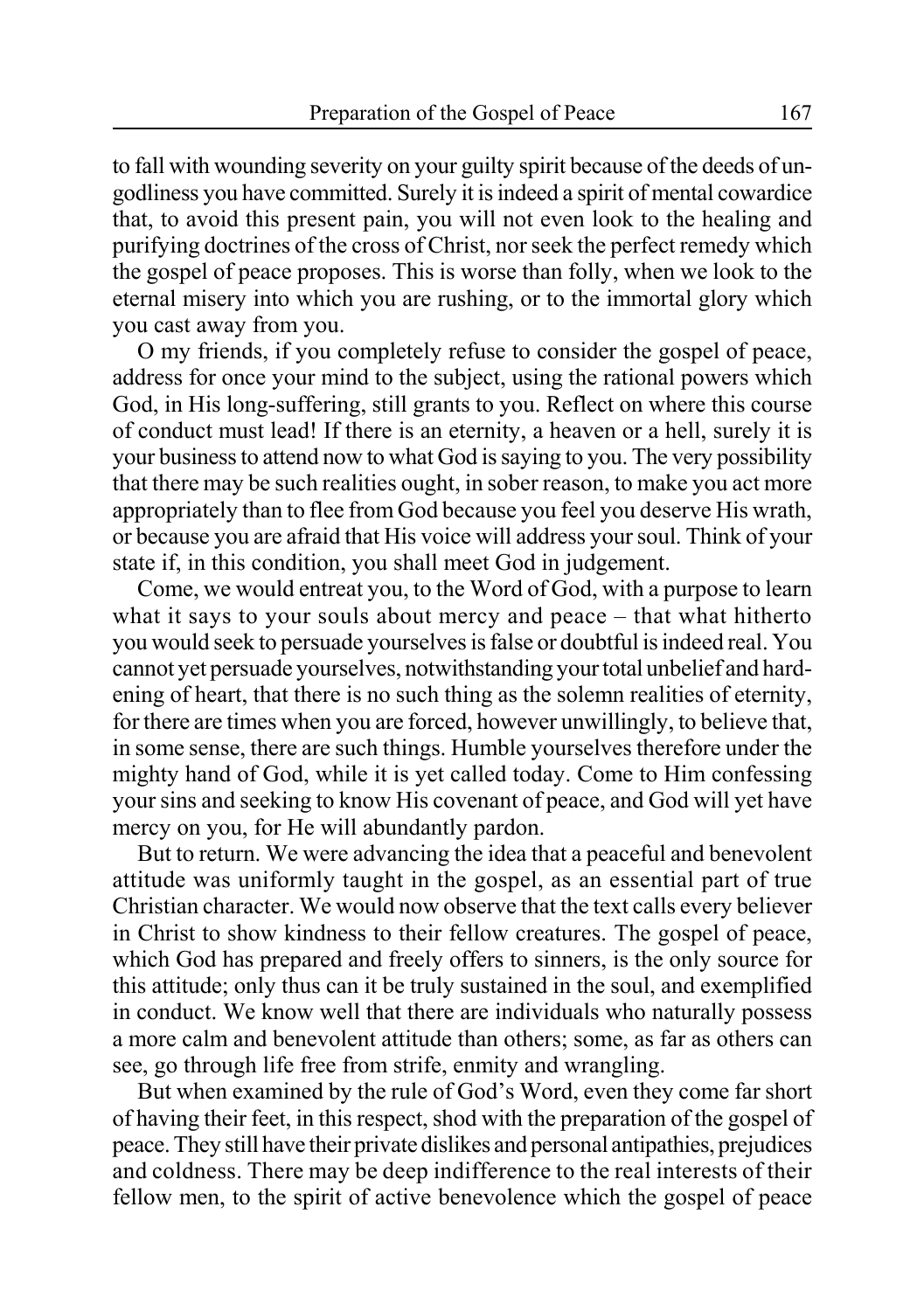instils. I may imagine I wish my neighbour to be well and happy, when I would very much dislike to stretch out a helping hand to him in his time of need; if ever I did so, my strongest consideration might be: how little might I bestow and yet maintain my good name with him and others. I might look first, not to his needs, but to my own interests.

This is not the true benevolence of the gospel of peace. Christian benevolence proceeds on higher and purer considerations. God teaches the believer to know his unworthiness of the benefits He confers on him; he has constant experience of this unworthiness; it is not a mere theory with him. He feels his obligations to God's mercy in sparing and upholding him, and to that almighty, bountiful hand which multiplies his privileges and comforts. Much more, he feels his obligations to the everlasting love of God in Christ for the blessings of salvation to his needy, perishing soul, and he is made willing to show kindness to others as God has prospered him.

The true Christian's spirit of mind, in this respect, is not even to perform acts of charity when impressed by a scene of distress, suffering or need; it is that habit of mind which continually cherishes kindness to all – feeling himself indebted to God for all the mercies received from Him. It is a recognition that it is God, in Christ, offering you the benefits of salvation, that will originate and uphold this spirit of mind within you. Nor is it by any means confined to liberality in the good things of this life; it looks to the higher and more enduring interests of men. The believer's mind has been impressed with the unspeakable importance of the soul's salvation, the preciousness and glory of those blessings which constitute that salvation, and the destitution of men while ignorant of them. So he will strive to do to sinners around him all the good he can, by commending to their hearts the calling of God in Christ, and the graces and virtues of spiritual life.

Having the feet shod with the preparation of the gospel of peace is to bear this attitude into all the duties and business of this life, putting on continually this bond of charity, which attaches the true believer in love and kindness to others, in every relation in which he meets them, or in which they can either see his principles, or share in the influence of a godly example. It is this habitual feeling which will restrain the selfish and unholy passions of men, and which will produce, wherever it is manifested in some degree, peace and good will among those who are near you.

How can such a spirit be established in the individual but by learning lessons in his knowledge of God, as the author of salvation; and in looking to Christ Jesus, the perfect pattern of every virtue and grace manifested in this life, to leave us an example that we might follow His steps? "Let this mind be in you which was also in Christ Jesus." We must be partakers of His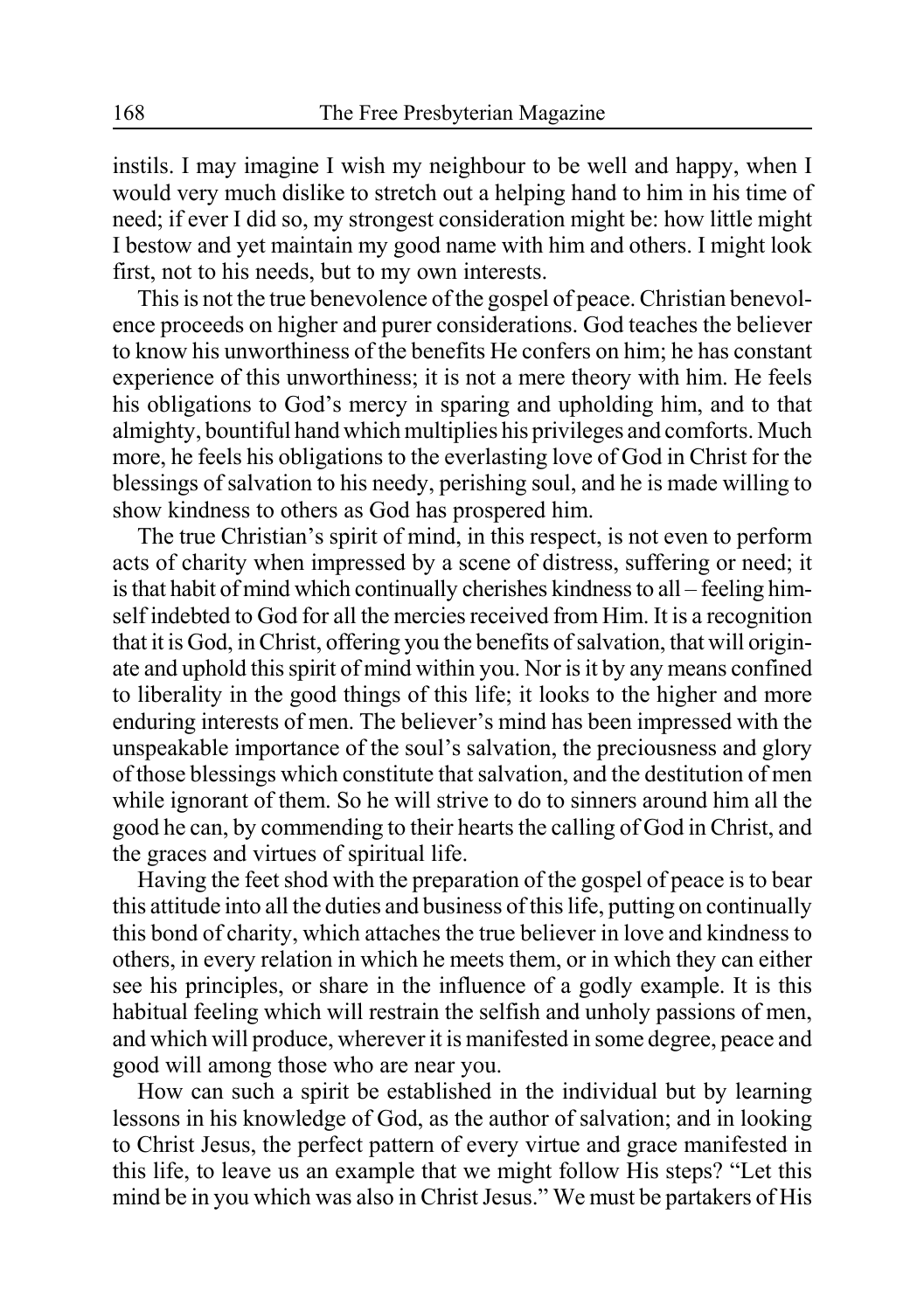spirit, before we can continually show forth its fruits in our habits and goings. And the diligent use of the doctrines of the gospel, in your spiritual affairs, will tend to produce this spirit in your souls. You will indeed meet many hindrances to its cultivation in the hardness of heart and in the unthankfulness and deceit of those whose good you wish to promote.

But in such cases, the true Christian knows the evil which reigns by nature in his own heart that all the perverseness, ingratitude and opposition of ungodly men will not surprise him; nor will they hinder the continued action of that comprehensive benevolence to which the gospel of peace obliges every believer. Further, believer, the experience of the grace of the gospel – having your feet shod with its preparation – will uphold this attitude of mind in prosecuting all your worldly interests. The royal law of charity, righteousness and peace, doing to all as you would wish all to do to you, can only be attained in the belief of the truth as it is in Jesus Christ. Worldly policy and wisdom may direct you to many of its acts, in certain circumstances of life, for it is in the interest of men to do so in this life, but the attitude from which it would invariably flow can only be learned in the school of Christ, under the powerful teaching of His Spirit.

It is when the believer meets injury, oppression and deceit in others that he will especially feel his need of living near God, in communion of soul, so that this attitude may be upheld, and that the passions of the natural mind which seek to return evil for evil may be subdued and the soul freed from their power. These are deeply established in the natural heart and nothing will put them away but the preparation of the gospel of peace – the reception of its glorious doctrines. It is easy to see that the world is polluted by miserable displays of unholy passions. Even when they do not break forth into open deeds of violence, how much grudging, envy, jealousy and evil surmising between man and man may be detected in the outwardly-quiet current of your lives! My brethren, these things ought not so to be.

Question your conscience on the subject. Are they not to be found with you? They do not come from above, but are earthly, sensual, devilish. How could they maintain an ascendancy over you, but as the evil and bitter fruit of living as strangers to God? If the soul had no other enemies within itself – no other obstacles to maintaining a godly life – than the power of such evil passions, it would be more than enough to make this warning necessary: strive more and more earnestly to have your feet shod with the preparation of the gospel of peace. It is only this which can restrain the working of such evil in your own minds and withhold you from putting it into action.

Do you not then need to strive to walk continually in the light of the knowledge of His glory? He freely forgives your sin, and has borne until now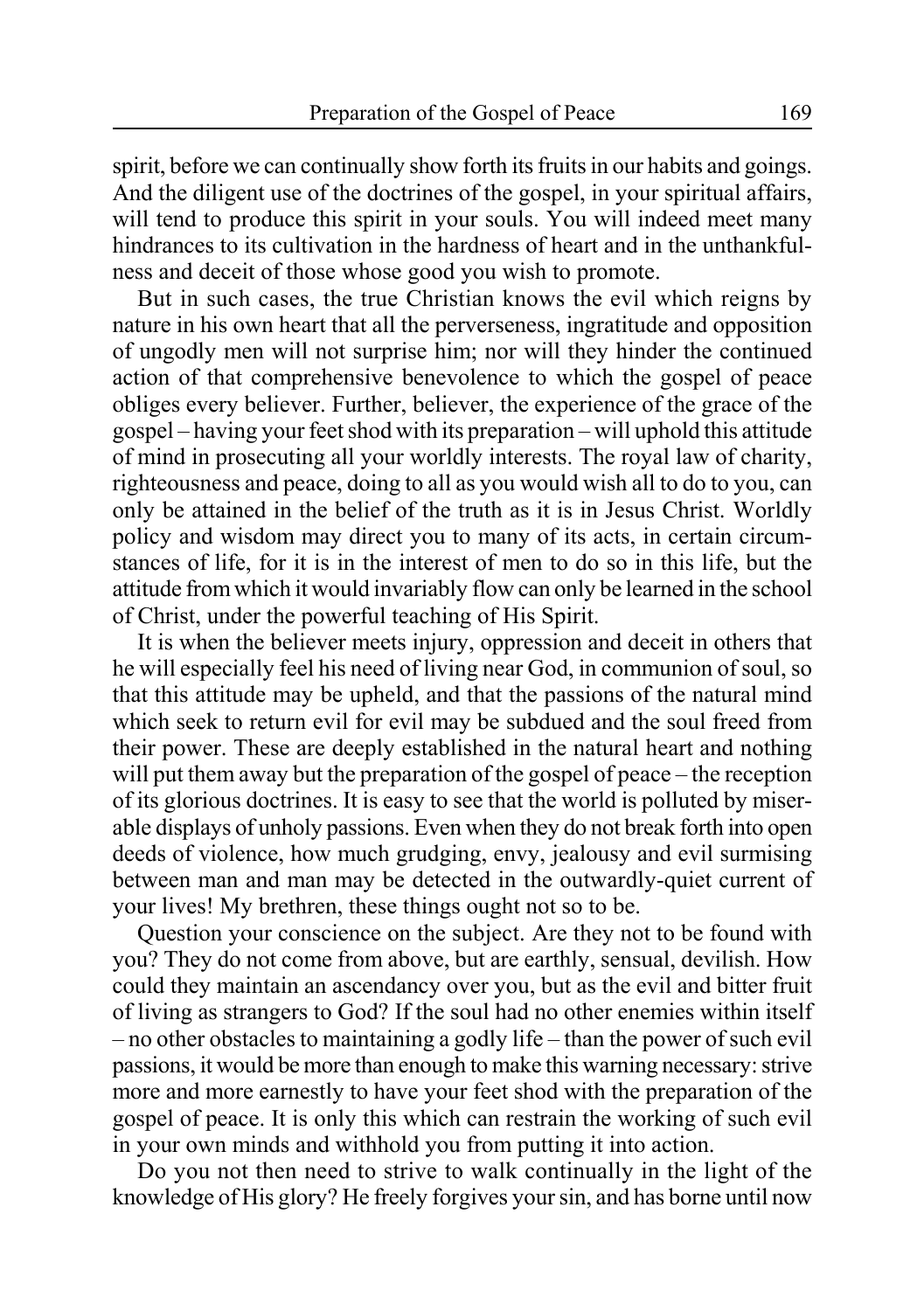with all your rebellion, of which you have been so deeply guilty; and His everlasting love, notwithstanding your ingratitude, continues to offer you all the blessedness of an eternity with Himself. Considering Christ, the great High Priest of your profession, is the antidote to these evils of soul; you are to wait on Him for His Spirit, to support you in every time of temptation and trial and in the varied provocations you may meet in your contact with the ungodly around you. Let your principles shine forth in your habits of life and, under God's blessing, this would do more to restrain the evil attitudes of others, and make them consider their ways, than all human means to better the world around you.

When the preparation of the gospel of peace is thus put on, as shoes on the feet, to uphold your soul in a right frame, worthy of your profession, it will manifest its power and beauty, in promoting peace within you and making even your enemies to be at peace with you. The evils seen in the conduct and character of others have little power to wound the internal peace of that mind which habitually has gospel motives and views; while the peace and comfort of the unbeliever, the worldly man, lie exposed to every inroad which the provocations, folly and perverseness of others may make on them.

The believer ought habitually to study how to promote peace and good will on earth. When he walks in the light of God's countenance, in the belief of the truth as it is in Christ Jesus, his inclinations of soul will be toward this. "Blessed are the peacemakers, for they shall be called the children of God." Does not the precept of our text remind you of your duty who profess the gospel of Christ: to promote this peace in all your relations. It ought to reign among all those who profess the same Lord and seek the same salvation. There is no one, however humble their sphere, but may promote such peace. You can surely cease inflaming the evil passions of sinners, in your relations with them. You can surely cease circulating those evil surmises, those angry remarks, and those censorious words which you may hear spoken.

You can do more: you can also reprove them, if not by correction, yet by showing your disapproval of such things. Justice may require you to be faithful to your brethren and neighbours, in giving those warnings which may deliver them from snares and loss. But let this, when unavoidable, be done in a spirit of Christian meekness and godly forbearance and wisdom. If one practical lesson more than another is to be derived from our text, it is that the tongue should be restrained. Behold how great a fire a small spark kindles. Never shall it be restrained and made subject to righteousness until the heart is purified; for from the abundance of the heart the mouth speaks.

Since the gospel of Christ reveals that you must give account to God for every word you speak, what need there is that, as you live and speak, you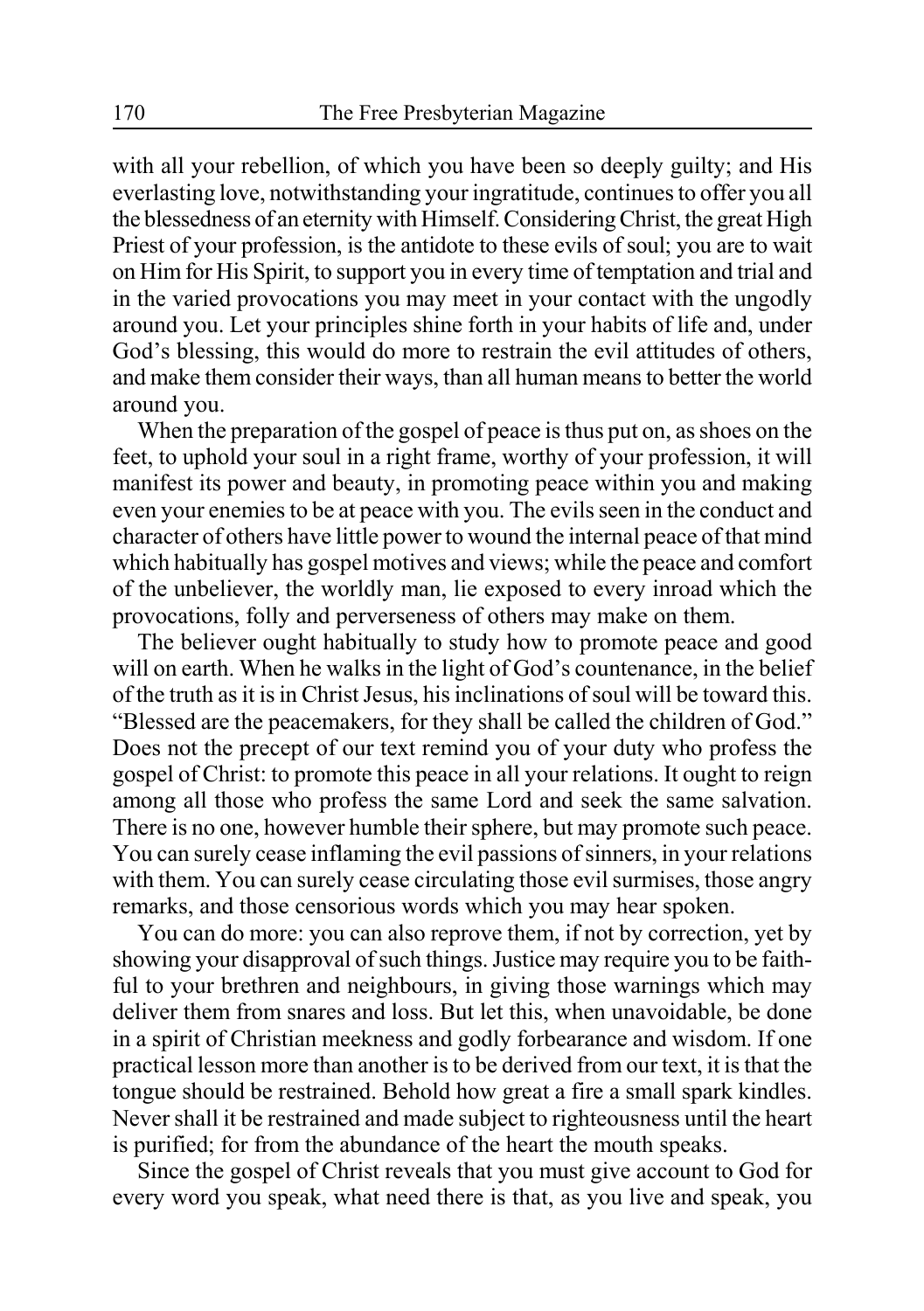should be conscious of His omniscient presence. But the constrained and unwilling yoke of obedience, which principles of worldly prudence will impose, is not what the Christian is called to bear. He must learn of Christ and seek His holy attitude of love, forbearance and good will to men. Then the peace of the gospel will reign in your heart towards others, and it will be your earnest desire to pursue it. There are numerous obstacles to cultivating this temper that will tend to obstruct your progress. Your natural tendencies to earthly things will, if allowed to reign over you, make you continually deny gospel rules in practice and overlook gospel motives.

Seek then to walk in God's light and to look to the inheritance to which the gospel calls you. With your minds set upon it, your conversation will be in heaven, and you will see God Himself, as manifested in Christ, as your exceeding great reward. You will desire conformity to Him in His imitable perfections; and you will desire it as your enjoyment and peace to exercise those graces which prepare the soul for enjoying His glorious eternal kingdom. Temptations will undoubtedly continue to assail you, but let your feet stand on the foundation of gospel principles. Then, acknowledging in your heart the truth and preciousness of the gospel's gracious call, you will feel strength ministered to your soul to resist temptation and overcome it, and to preserve a conscience at peace both with God and men. And let the encouragements which you are given in the gospel of peace strengthen you continually in doing and enduring the will of God.

God's faithful promises are numerous, clear and explicit, and you must continually consider them so that you may have spiritual courage in every season of danger. He promises to maintain your cause and work mightily for you – to grant you understanding, wisdom and guidance, according to your need. Remember He promises a heart to receive and regard His Word and a mind to consider Him continually. His almighty power in providence is on your side to establish your goings. Bear on your spirit unceasingly – strive earnestly to bear – the memory of the grace of God in Christ, His forgiveness of your trespasses, and His free and full offer of His choicest blessings to your soul throughout eternity. This will maintain you.

In all your trials and temptations to sin, in all provocations to wrath and enmity, call to mind your debt to the grace of Christ Jesus, and the example of His forgiving and forbearing spirit He has left you, that you might follow it. No cry to Him for help will pass unnoticed in His government of the world and His Church. He will consider your need and will supply it as the God of grace and truth, faithful in covenant. While those who do not know Him fall into snares and sorrows and wound their souls, He will maintain your goings in that peace of heart which is unspeakable and full of glory.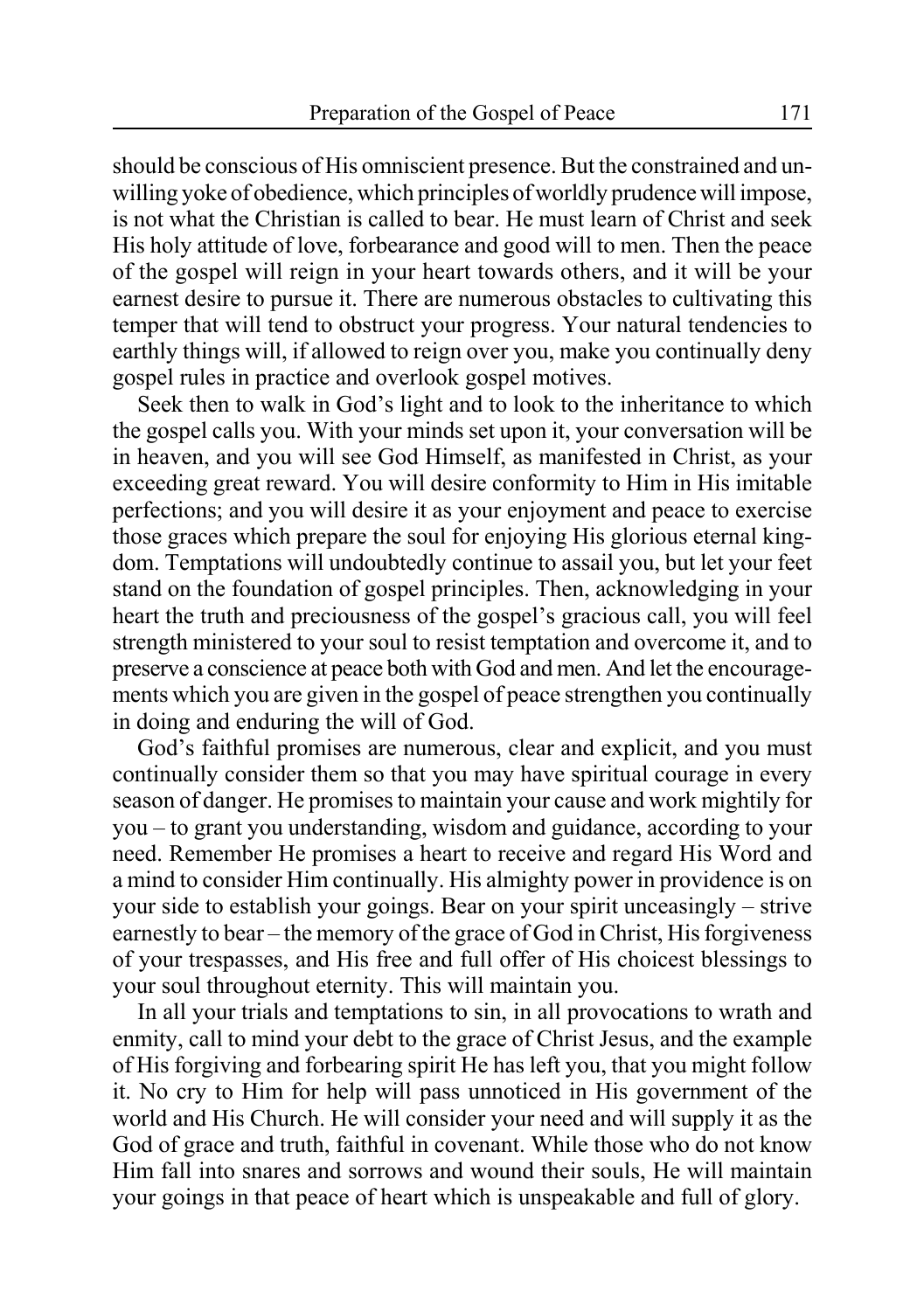# Lessons from God's Election<sup>1</sup>

### *Thomas Boston*

1. Behold here the freedom and glory of sovereign grace, which is the sole . cause why God did not leave all mankind to perish in the state of sin and misery, as He left the fallen angels. He was no more obliged to the one than the other. Why did He choose any of the fallen race of men to grace and glory? It was His mere good pleasure to pitch on some and pass by others. He did not need any of them, and there would have been no spot either on His happiness or justice if He had passed them by, but out of His mere good pleasure He pitched His love on a select number in whom He will display the invincible efficacy of His sovereign grace, and thereby bring them to glory.

This proceeds from His absolute sovereignty. Justice or injustice does not come into consideration here. If He had pleased, He might have made everyone the object of His love; and if it had pleased Him, He might have chosen none, but left Adam and all his numerous offspring to sink eternally into the pit of perdition. It was within His supreme power to have left all mankind under His just punishment; and by the same right of dominion He may pick out some men from the common mass and lay aside others to bear the punishment of their crimes There is no cause in the creature but all in God; it must be resolved into His sovereign will. So it is said: "He saith to Moses, I will have mercy on whom I will have mercy, and I will have compassion on whom I will have compassion. So then it is not of him that willeth, nor of him that runneth, but of God that showeth mercy" (Rom 9:15,16).

Yet God did not will without wisdom. He did not act by mere will without reason and understanding. Infinite wisdom is far from acting in that way. But the reason for God's proceedings is inscrutable to us, unless we could understand God as well as He understands Himself. The rays of His infinite wisdom are too bright and dazzling for our weak and shallow capacities. The Apostle acknowledges not only a wisdom in His ways of working, but riches of wisdom – not only that, but a depth and vastness in these riches of wisdom. Paul was wholly incapable of making an inventory of it. Hence he cries out: "O the depth of the riches both of the wisdom and knowledge of God! How unsearchable are His judgements, and His ways past finding out!" (Rom 11:33). Let us humbly adore the divine sovereignty. We should cast ourselves down at God's feet, fully resigning ourselves to His sovereign pleasure. This is more appropriate to a Christian than contentious attempts to measure God by our line.

2. This doctrine should stop people murmuring and should silence all their 1 Taken, with editing, from Boston's *Works*, vol 1.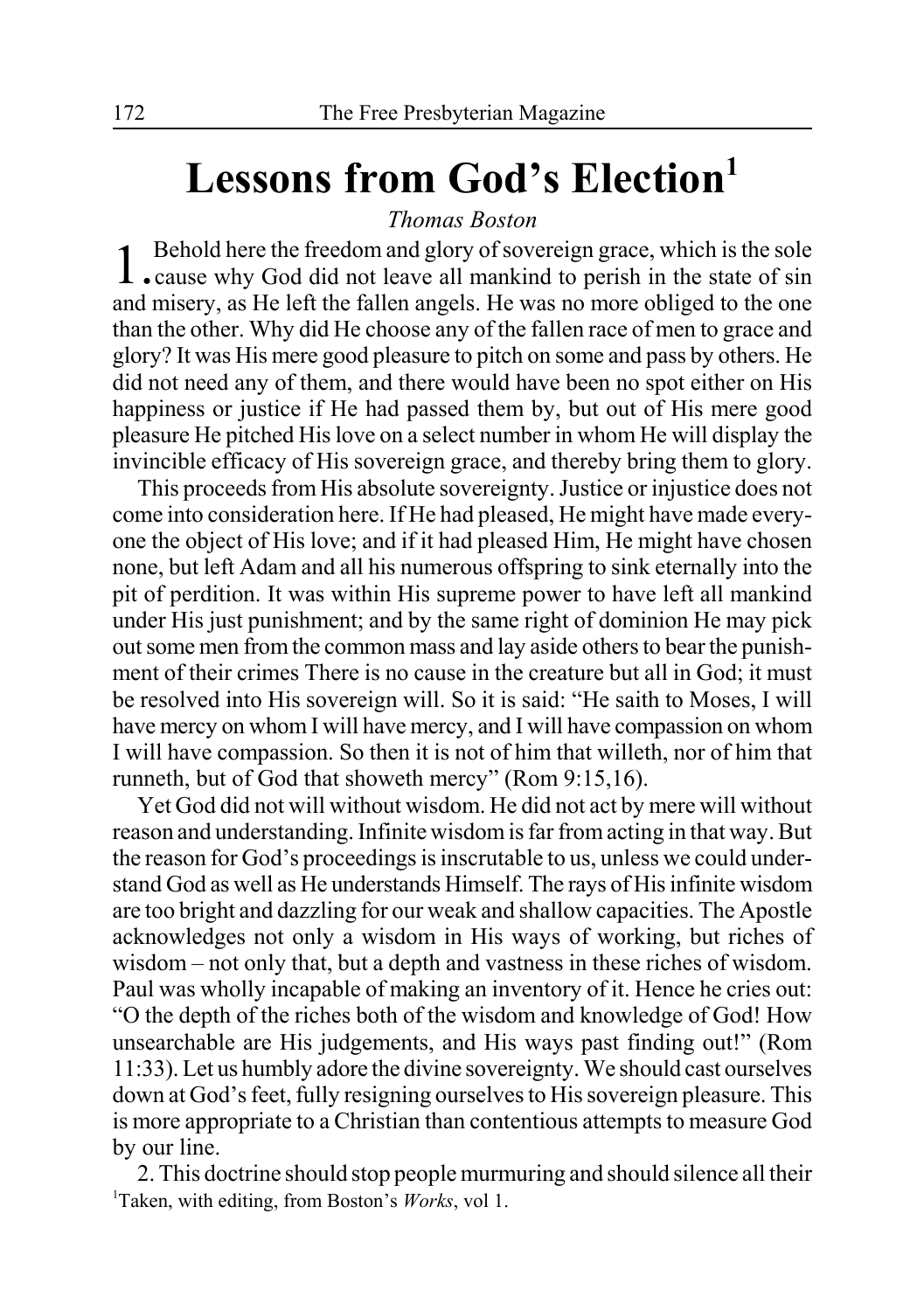pleading against God. What strivings there sometimes are in the hearts of men about God's absolute sovereignty in electing some and rejecting others! The Apostle insists much on this in Romans 9. Having quoted the Lord speaking thus by Moses, "I will have mercy on whom I will have mercy, and I will have compassion on whom I will have compassion"  $(v 15)$ , he at once anticipates an objection, the strife of man with God about that saying: "Thou wilt say then unto me, Why doth He yet find fault? For who hath resisted His will?" (v 19). This is man's plea against the sovereign will of God.

But what does the Lord say by the Apostle to such a pleader? We have Paul's reproof of him for an answer: "Nay but, O man, who art thou that repliest against God? Shall the thing formed say to him that formed it, Why hast thou made me thus?" (v 20). The Apostle brings in this argument as to man's eternal state: he must not strive with God about that; he must not say, Why does God find fault with man? God's absolute power is His reason why He disposes of you, or any other man, thus or thus. He will give you no account why it is so, but His own will to have it so. He may choose some for the glory of His rich, free and sovereign grace, and leave others to perish in their sins for the glory of His power and justice. This should stop men's mouths and make them sit down quietly under all God's dealings.

3. This is a reason for the elect of God to be humble and to admire. It shows them to what they owe the difference between them and others, even to free grace. Those who are passed by were as eligible as those that were chosen. Though God has dignified them and raised them up to be heirs of glory, yet they were by nature heirs of wrath and no better than others (Eph 2:3). Well may they say with David, in another case, "Who am I, O Lord God, and what is my father's house, that Thou hast brought me hitherto?" All were in the same corrupt mass, and nothing but free grace made the difference between those who were elected and those who were not.

4. The elect shall not persist in their infidelity and natural state, but shall all be effectually called and brought in to Christ. Whatever good things God has purposed for them shall surely be conferred on them and wrought in them, by the irresistible efficacy of His powerful grace. God's purpose shall stand and He will do all His pleasure.

5. People may know that they are elected. Hence that exhortation: "Give diligence to make your calling and election sure" (2 Pet 1:10). Though we cannot break in directly on the secrets of God, yet if we believe in the Lord Jesus Christ, receive Him as our only Saviour and submit to Him as our Lord and Sovereign, we may know that we are elected – as the elect, and they only, are brought to believe. Others may be elected, but they cannot know it till they actually believe.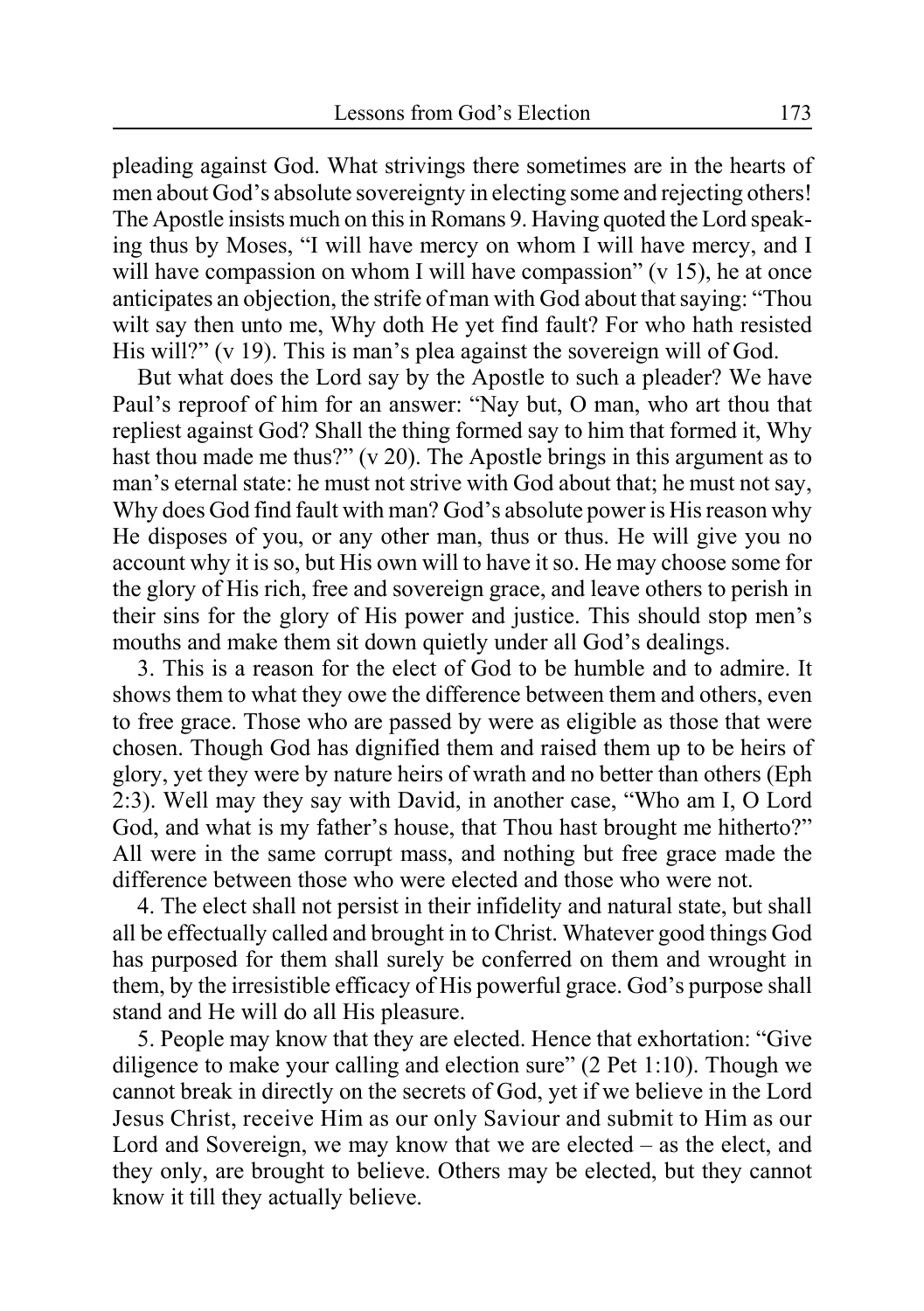6. The Lord will never cast off His elect people. He that chose them from eternity, while He saw no good in them, will not afterwards cast them off. God's decree of election is the best security they can have for life and salvation, and a foundation that standeth absolutely sure. Whatever faults and follies they may be guilty of, yet the Lord will never cast them off. They shall be kept by the power of God through faith unto salvation.

7. This doctrine may teach us to form our judgement aright concerning the success of the gospel. The gospel and the ministry of the gospel are designed to bring in God's chosen ones. It was never the case that all did believe, nor will it ever be so, but one thing is sure: all who are ordained to eternal life shall believe and obey the gospel (Rom 11:7).

# **Musical Instruments in Worship1 3. The Evidence of the New Testament**

### *Rev K M Watkins*

The four Gospels and the Book of Acts often take us into the worship  $\perp$  services of the Jewish synagogue. It was not possible for all Israel to go up to worship in the temple at Jerusalem every Sabbath. That was done three times a year in connection with the prescribed feasts. For the rest of the year, the Jews congregated for public worship in their local synagogues throughout the land. What happened in the synagogues is highly significant, because Christian worship grew, under divine direction, out of the synagogues, not the temple.

Unlike temple worship, with its elaborate ceremonies, what strikes the reader of the New Testament about synagogue worship is its plain and unadorned character. We read of solemn gatherings for prayer, Scripture reading and exposition. The synagogue knew of no separation into a holy and a most holy place, with a veil dividing the two. We look in vain for an ark, a mercy seat, and representations of cherubims with outstretched wings. We find no altar, and we see no animal sacrifices offered there.

Instead of the temple's brazen altar with its blood and fire, synagogue worshippers heard the Old Testament read, setting forth the significance of

<sup>1</sup>In the previous article, we reviewed the use of instrumental music in Old Testament worship, and found that it was always connected with the typical and ceremonial elements of that dispensation's temporary ritual. We would therefore expect instruments to have no more place in the worship of the Christian Church than Levitical priests, animal sacrifices and the Jerusalem temple – all of which were abolished with the coming of Christ. Turning to the New Testament, we find this expectation confirmed.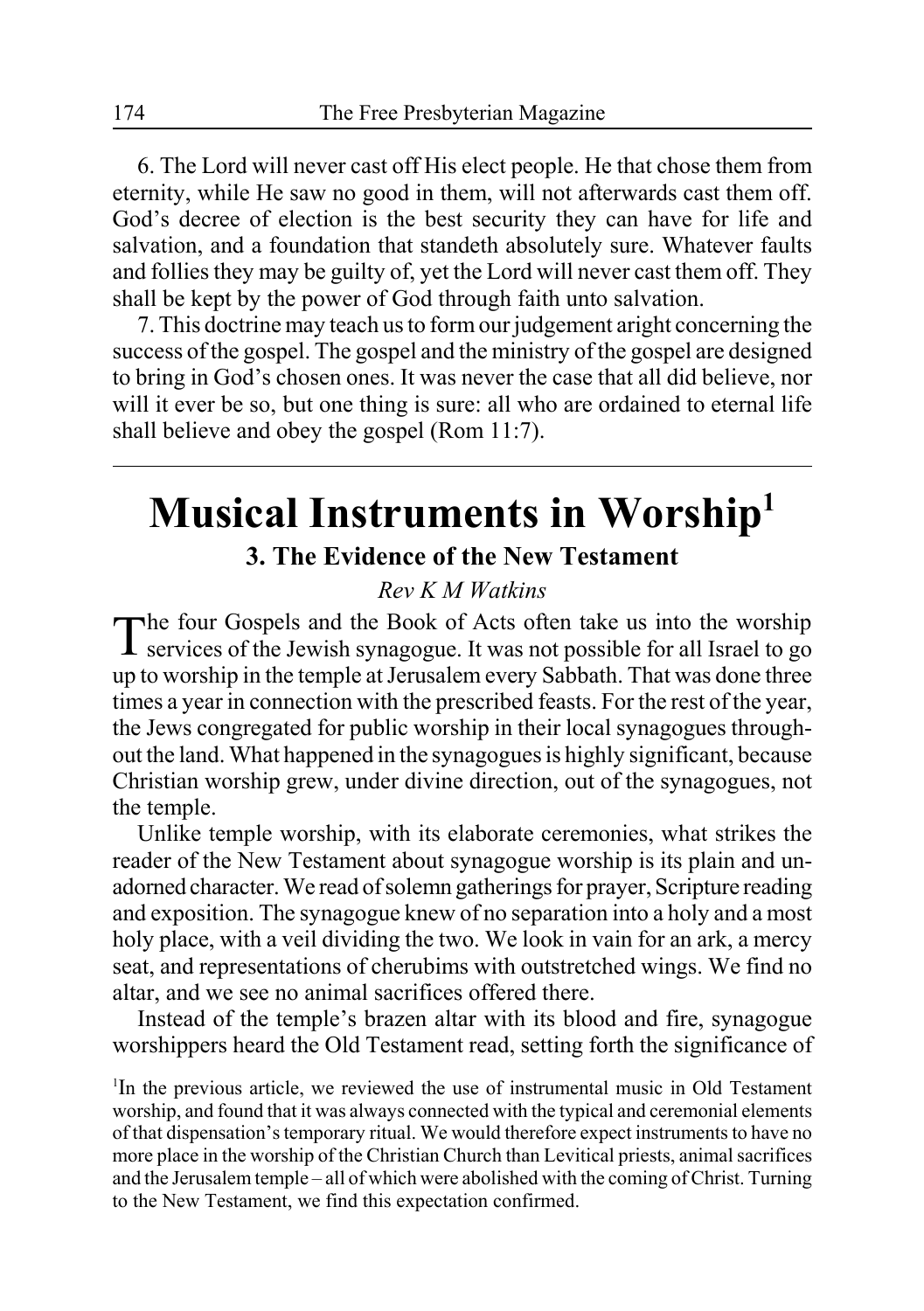the sacrifice of Christ. Instead of gazing on the gorgeous garments of the high priestly sons of Aaron, synagogue worshippers heard from the Word the descriptions of Christ's priestly work. Instead of seeing the high priest enter the most holy place once a year with sacrificial blood, those present at synagogue worship heard the Scripture prophecies of Christ entering into glory on the basis of the work that He would accomplish on earth.

Likewise, in the synagogues we meet with no Levitical choirs singing praise to the accompaniment of multiple instruments. Instead of listening to the tuned voices of divinely appointed professionals, synagogue worshippers would themselves have sung the praise of God, unadorned by the sound of instrumental accompaniment. Secular literature confirms this. "Instruments of music were not used in synagogues until modern times. Orthodox Jewish synagogues still do not use them because, as they still testify, this 'serves to distinguish the synagogue from the temple'."<sup>2</sup>

The New Testament evidence regarding synagogue worship gives no support then to the advocates of instrumental music in Christian worship. Synagogue services were not ceremonial and typical like those in the temple; they contained no priestly or sacrificial elements. Therefore they did not include the typical ceremony of playing musical instruments. They sang God's praise from the Psalms, but they sang without accompaniment. Like the synagogues, churches are to worship God "in spirit and in truth", without the burden of Old Testament ceremonies. Therefore churches are to have no instruments to accompany their singing of God's praise.

Of course, neither do the New Testament accounts give any indication that there was singing in synagogue worship. But the positive warrant for the unaccompanied singing of psalms in New Testament worship is not based on the accounts of synagogue worship. Rather, it is based on passages like those in Ephesians and Colossians (dealt with below) that expressly require it. There are no such texts to give any positive warrant for using musical instruments in the worship of the Christian Church. In matters of worship, silence speaks loudly. Musical instruments were not used in synagogue worship, neither before nor after Christ's work was accomplished. Therefore there is no justification for using them in Christian worship.

Christ "sung an hymn" with His apostles after instituting the Lord's Supper (see Mt 26:30). This is accepted to be the "Hallel", the six Psalms from 113 to 118, which the Jews ordinarily sang at the Passover. No mention is made

2 G I Williamson, *Instrumental Music in Worship: Commanded or Not Commanded?*, downloaded on 29 January 2016 from http://www.westminsterconfession.org/worship/ instrumental-music-in-worship-commanded-or-not-commanded.php. The quote is from Gilbert and Tarcov, *Your Neighbour Celebrates*, p 93.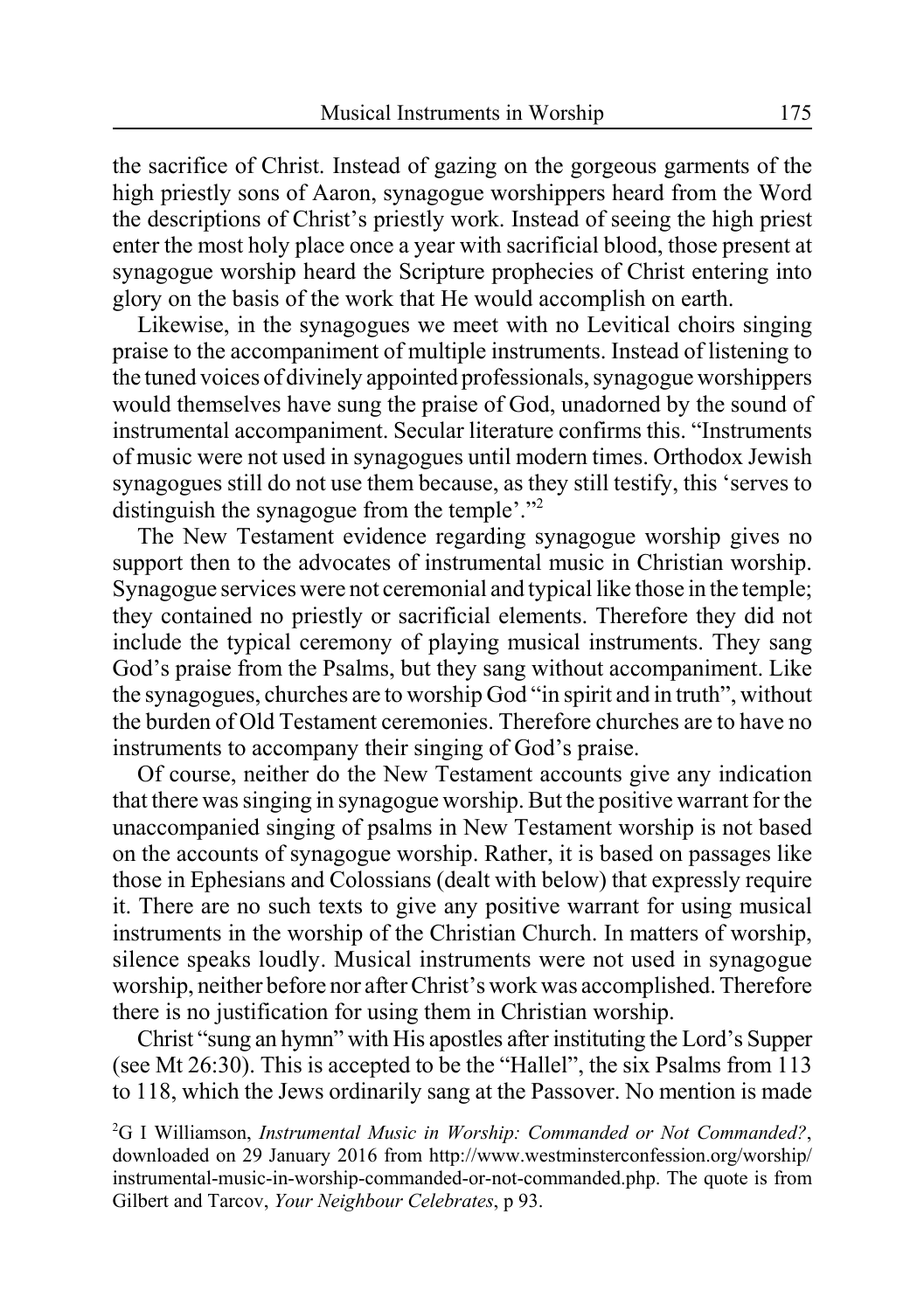of instruments being used at any point in that first sacramental celebration of Christ's death. Clearly, especially in the pressing circumstances of that night in which Christ was betrayed, the singing in that upper room was without accompaniment. It is strange that many include in their worship connected with the Lord's Supper an organ or piano which the Lord neither appointed nor Himself used. As there is no warrant in God's Word for using a musical instrument in Christian worship in general, so there is no warrant for using it in connection with the Lord's Table.

In Philippi's prison, "Paul and Silas prayed, and sang praises unto God" (Acts 16:25). They had been suddenly and violently arrested, whipped with many stripes, thrown into the deepest part of the prison and had their feet secured "fast in the stocks". It was now the darkness of midnight. Yet they were singing praise. These had to be some of the sweetest praises the Saviour ever received. Yet no one would suggest that they used musical instruments. The circumstances made that impossible. The lesson is clear: musical instruments are altogether unnecessary for Christian praise. Paul and Silas did not need them. Singing without accompaniment was natural to these two New Testament Christians. Even in a prison cell, they were perfectly at home praising the Lord, because singing without accompaniment was no strange thing.

There were serious problems in the church at Corinth. Paul's first epistle addressed many of them. In chapter 14, he emphasised that everything in worship must be done for edification, and that meant it must be understandable. Therefore he ruled out the use of unknown tongues unless they were interpreted into a language that the congregation could understand. The only sounds admissible in Christian worship are those which convey meaning to the human understanding. "When ye come together, every one of you hath a psalm, hath a doctrine, hath a tongue, hath a revelation, hath an interpretation" (1 Cor 14:26). Not a musical instrument, notice! No one in Corinth was bringing an instrument along to worship.

Paul uses the idea of instruments to illustrate his teaching. "Even things without life giving sound, whether pipe or harp, except they give a distinction in the sounds, how shall it be known what is piped or harped? For if the trumpet give an uncertain sound, who shall prepare himself to the battle?" (vv 7,8). In certain contexts, such as an army preparing to enter battle, distinct previously agreed sounds blown by the army's trumpeter have meaning. Musical instruments used in general for accompanying New Testament praise cannot have that specific, meaningful significance. They are "things without life". Bringing them into the spiritual life of New Testament worship is an unwarrantable intrusion.

Theodore Beza, Calvin's successor at Geneva, applied the point: "If the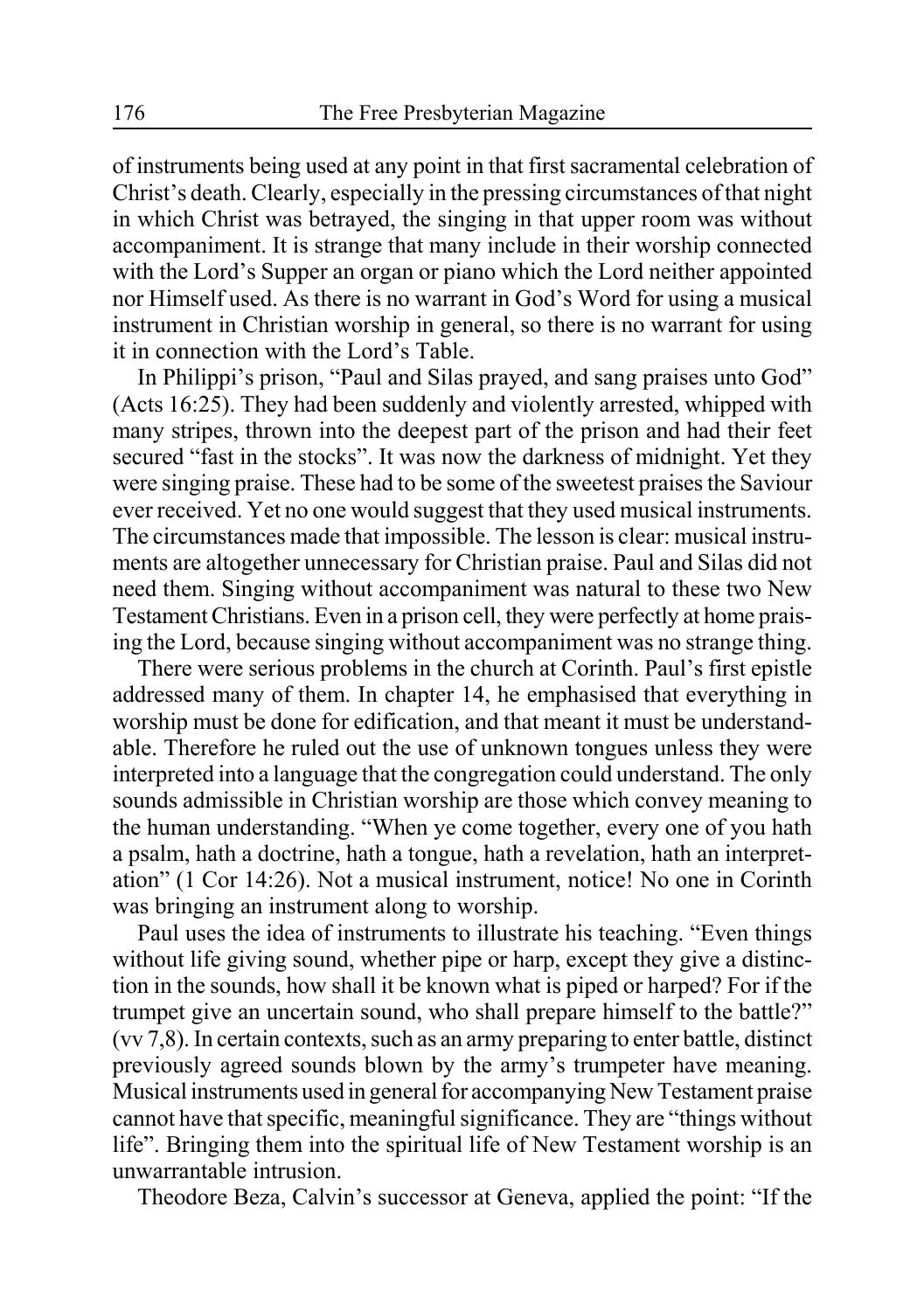Apostle justly prohibits the use of unknown tongues in the church, much less would he have tolerated these artificial musical performances which are addressed to the ear alone, and seldom strike the understanding even of the performers themselves".3

Paul told the Ephesians: Be "speaking to yourselves in psalms and hymns and spiritual songs, singing and making melody in your heart to the Lord" (Eph 5:19). Because the Greek word translated "making melody", *psallo*, is drawn from the idea of twanging a stringed instrument, some say this gives warrant for using instruments in New Testament worship. Such reasoning must be rejected. The word *psallo* was used in Greek literature in contexts where instruments were clearly not involved.<sup>4</sup> In Scripture too, evidently instruments were not in view when Paul used the word twice to say, "I will *sing* with the spirit, and I will *sing* with the understanding also" (1 Cor 14:15). He was speaking about the words he would sing, not wordless instruments to accompany the singing.

Besides this, the Apostle requires this music to be made "in [or with] your heart". This is not an instrument that can be held in the hands! It is to be a spiritual exercise within the soul. This is "not the music of the lyre, but the melody of the heart", as it has been put.<sup>5</sup> The believer's soul must be like a well-tuned instrument as he praises his Lord and Saviour. The heart, tuned by grace, is the only instrument to be played in New Testament worship. Anyone having this must surely look on an unfeeling machine (which at best is all an instrument can be) as an unworthy accompaniment, and even as an unwelcome imposter, in the spiritual worship of the New Testament dispensation.

Paul's teaching to the Colossians was the same: "Let the word of Christ dwell in you richly in all wisdom; teaching and admonishing one another in psalms and hymns and spiritual songs, singing with grace in your hearts to 3 Quoted in John Girardeau, *Instrumental Music in the Public Worship of the Church*, Richmond VA, 1888, p 166.

<sup>4"</sup> This attempt to fix the meaning of the word as implying playing instead of singing, as used by the New Testament writers, was thoroughly set aside by Dr Porteous, by a variety of evidence, one part of which is thus concluded: 'From these quotations from the Greek fathers, the three first of whom flourished in the fourth century – men of great erudition, well skilled in the phraseology and language of Scripture, perfectly masters of the Greek tongue, which was then written and spoken with purity in the countries where they resided; men, too, who for conscience sake would not handle the Word of God deceitfully, it is evident that the Greek word *psallo* signified in their time singing with the voice alone'." James Begg, *The Use of Organs*, quoted in John Girardeau, *Instrumental Music*, pp 116,117.

<sup>54</sup>The contrast is between the heathen and the Christian practice, 'Let your songs be not the drinking songs of heathen feasts, but psalms and hymns; and their accompaniment, *not the music of the lyre, but the melody of the heart*' [Conybeare and Howson]" (Jamieson, Fausset and Brown's *Commentary*, Hartford, nd, on Ephesians 5:19).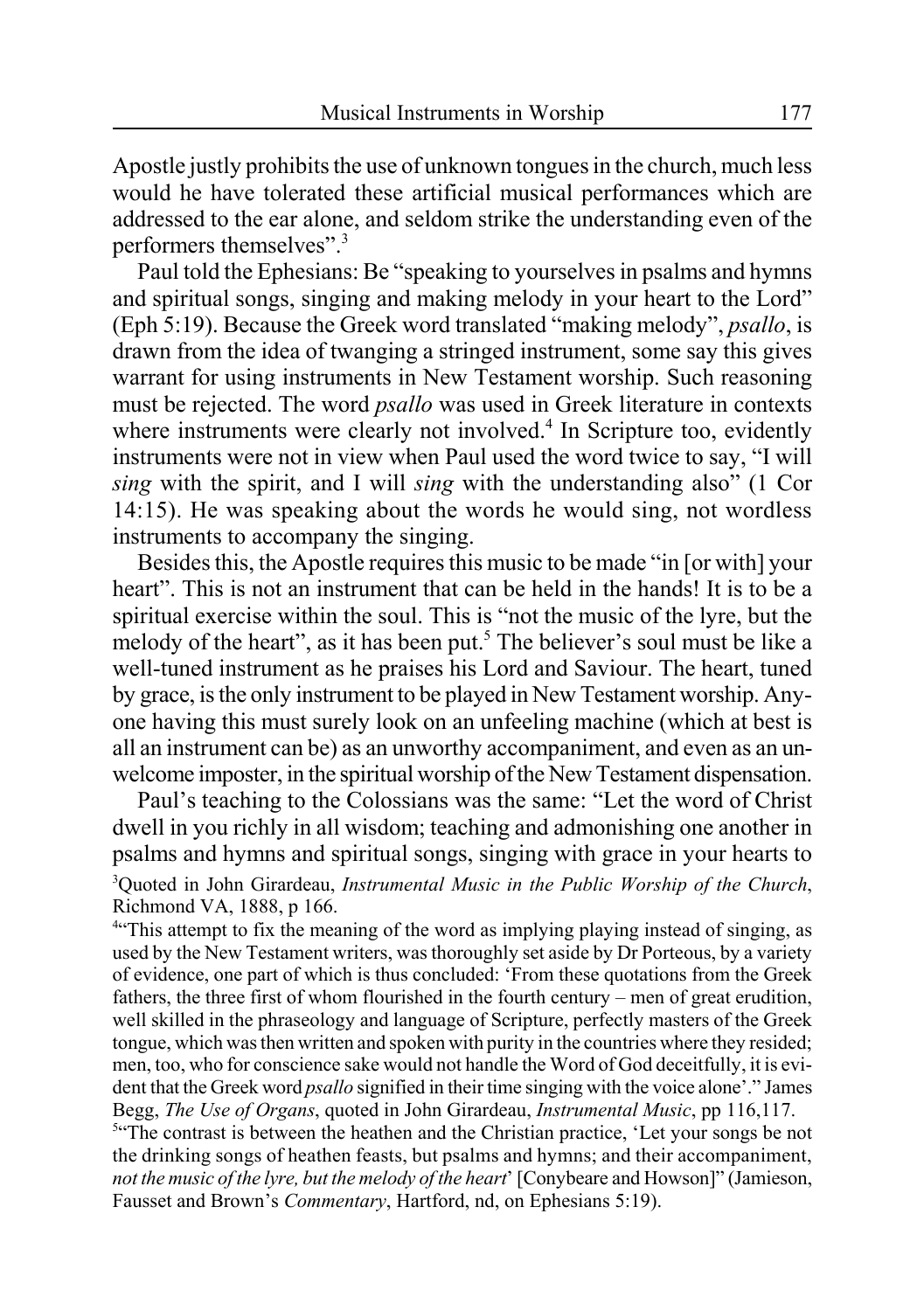the Lord" (Col 3:16). When Christians sing psalms to the Lord, they are to sing, not with carnal instruments, but with the spiritual instrument of the heart moved by grace: "singing with grace in your hearts". When they sing praise, "the word of Christ" is to dwell within their souls "in all wisdom", not accompanied by some musical instrument, however skilfully it is played. The result is to be mutual "teaching and admonishing", which can be achieved only by the intelligible words of the psalms they sing, not by the unintelligible sounds produced by a musical instrument.

Nowhere is the transition to new dispensation worship asserted more explicitly than in the Epistle to the Hebrews. There we read: "By Him therefore let us offer the sacrifice of praise to God continually, that is, the fruit of our lips giving thanks to His name" (Heb 13:15). Christians are not to offer blood sacrifices, but the bloodless sacrifice of praise. Equally, they are not to use mechanical instruments when they offer that praise, but only "the fruit of our lips" – the sound of their own unaccompanied voices. New Testament spiritual sacrifices of praise are not to be accompanied by mechanical instruments, as the Old Testament blood sacrifices were. The "therefore" refers to the context: in the light of the doing away of ceremonial elements like the altar, let Christians offer praise without the instruments that were always and only ceremonial and typical. Rather, let them use their lips alone. They live in the age of fulfilment. "By Him" – that is, by Christ who has come and fulfilled all the types and ceremonies, including musical instruments – they have access to bring spiritual sacrifices to God.

Peter supports this teaching. Christians are "a spiritual house, an holy priesthood, to offer up spiritual sacrifices, acceptable to God by Jesus Christ" (1 Pet 2:5). Unlike the priesthood of the Old Testament, which depended on being part of the "house" or family of Aaron and was confined to the Levites, all Christians have been made priests spiritually, through the Holy Spirit's work setting them apart to God by the mediation of Christ. Christians have sacrifices to offer, but these are not the physical sacrifices of animal blood offered during the Old Testament. Christian sacrifices are "spiritual". Linked with the texts already mentioned, there is no room in Christian worship for mechanical instruments. Christians are to use only spiritual instruments in their praises. Using mechanical instruments in Christian worship is effectively a denial of one of the New Testament dispensation's greatest privileges – its spirituality, contrasted with the "carnal ordinances" imposed on Old Testament believers.

James asks, "Is any merry?" His advice to such a person is clear: "Let him sing psalms" (Jas 5:13). During the Old Testament period, a chief purpose of playing instruments was to express joy. "With trumpets and sound of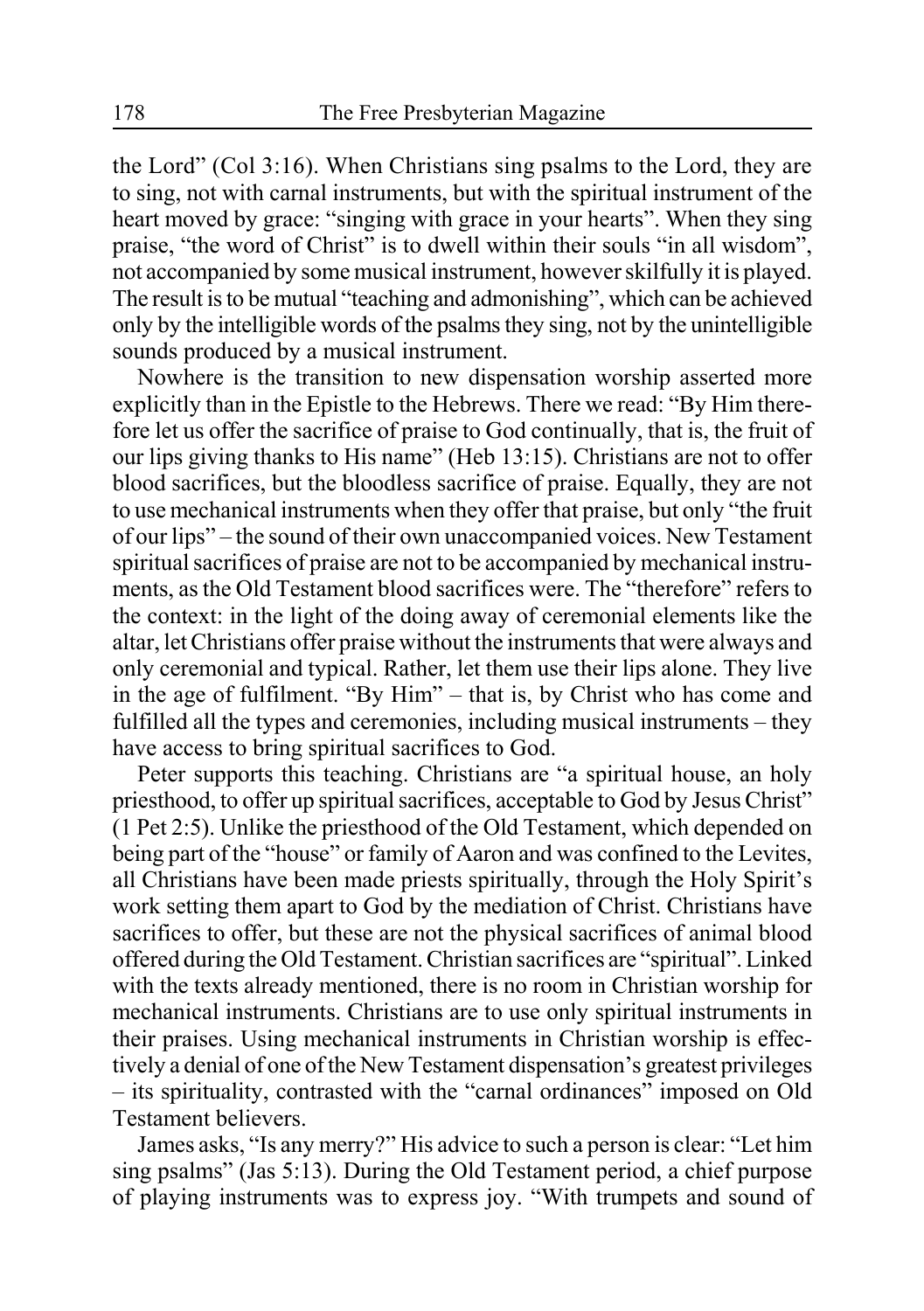cornet make a joyful noise before the Lord, the King" (Ps 98:6). But James does not tell the joyful New Testament believer to use an instrument. He tells him to sing – only to sing. Now that the New Testament fulness of joy has arrived, its joy is to be expressed with the voice, not typified with an instrument.

The Book of Revelation speaks of trumpets (1:10, 4:1, 8:13, 9:14), and harps (5:8, 14:2, 15:2). But it also speaks of what are obviously ceremonial aspects of worship such as an altar  $(6:9)$ , incense  $(8:4)$ , the ark  $(11:19)$  and the Lamb (5:6). The truth is, "none of these are to be taken literally"<sup>6</sup> – not the altar, not the incense, not the ark, nor the lamb – not the trumpet, nor the harp either. The trumpet in 4:1 is said to be a "voice . . . as it were of a trumpet". Along with the harps in 5:8, there are "golden vials full of odours", which are said to be "the prayers of saints". The references to instruments in Revelation are symbolic. Never do they refer to the literal worship of the Christian Church on earth. The final book of the Bible uses the language of old covenant worship to describe both the spiritual worship of the new covenant Church and the celestial worship of heaven.

This review of the Biblical evidence shows clearly that the use of musical instruments in the worship of God was always confined to the ceremonial and sacrificial worship of the Old Testament. With the types fulfilled in the coming of Christ, musical instruments have no place in Christian worship. The New Testament gives no precept or example for using them.

Those who want to use musical instruments raise objections against this teaching of Scripture. We will seek to answer those next time, God willing.

# **God's Promises Are Sure1**

### *C R Vaughan*

The promises of the covenant cover all the emergencies in the life of a saint. There are pledges of grace for life and for death, for the time of joy and the time of sorrow, for supplies suited to each day, for guidance, for control, for needed aid, for every contingency. But they are all empty of power; they are changed into mockeries of felt necessity unless the Spirit will shine within them. In the season of hot battle with some great trial of faith and patience, tempted believers are often sorely vexed with the promises; they are apparently so different from what they seemed to be, and seem to prove

6 G I Williamson, *Instrumental Music in Worship: Commanded or Not Commanded?*. 1 An edited extract from Vaughan's work, *The Gifts of the Holy Spirit*. The author was an American Presbyterian minister who died in 1911.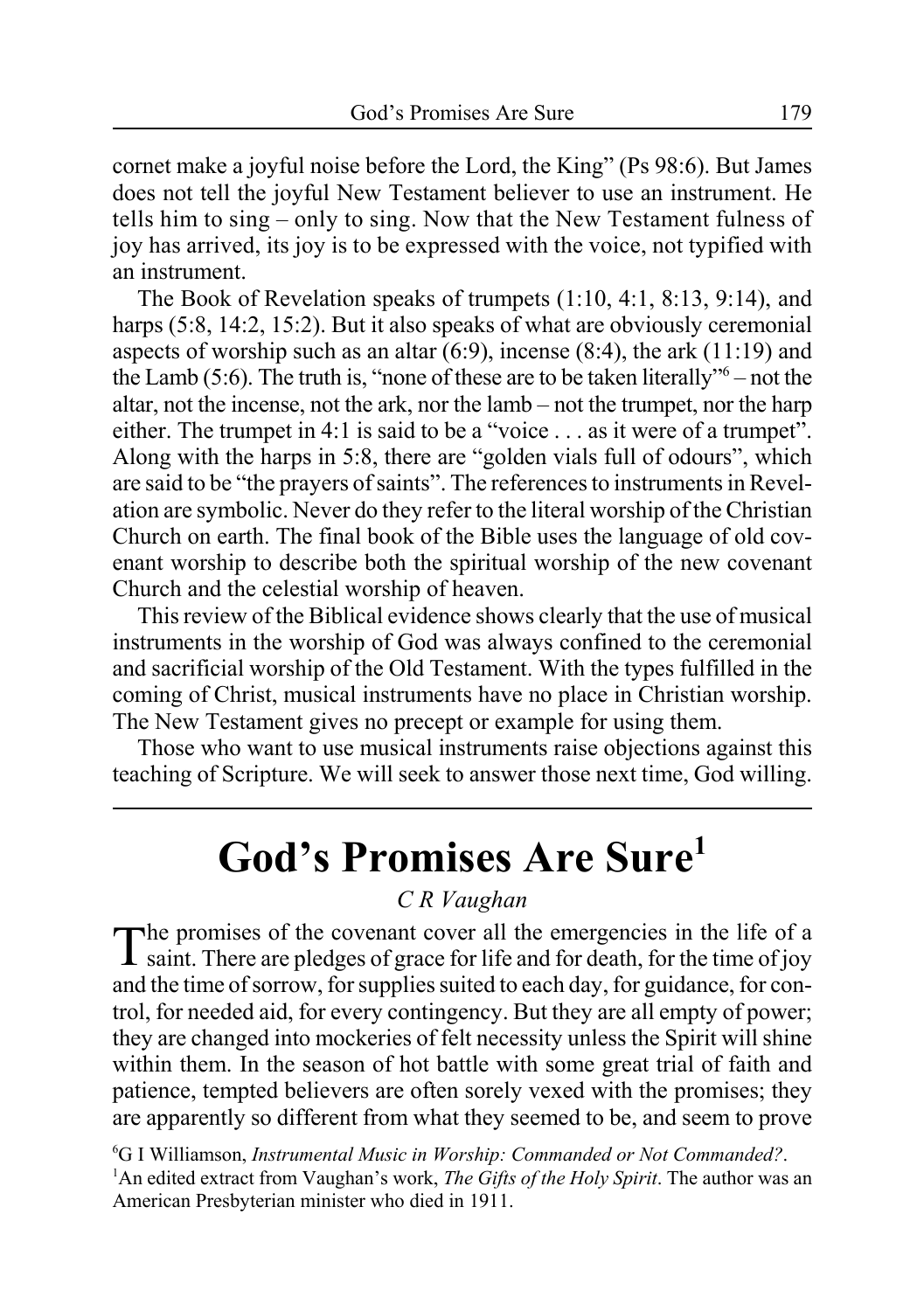so powerless when they are most needed; thus the temptation is strongly suggested to throw them away as practically useless.

To do this would be a fearful sin; it would be to charge God with folly and unfaithfulness; it would be to make Him a liar; it would be to charge Him with trifling with the hopes He has raised. The difficulty is in ourselves, not in Him; in our unbelief, not in His unfaithfulness; in our want of insight, not in His truth. What is needed is the inward illumination of the Comforter teaching us to see the truth as it is and as we ought to receive it. In all such trials of faith it is well to meet the temptation at the threshold, to say what is true: the fault is in ourselves. It is well to make up the issue squarely in our mind: these promises are true; they do mean something; they are full of a great and precious significance.

The reason why they seem to be otherwise is in me and in my sin, and I will not vield one inch to the suggestion that God is either false or trifling. I will trust Thy words, O spotless Christ! Help Thou mine unbelief, O Comforter of Thy people! Then in the happy moment when the gracious Spirit of truth assumes His office of Comforter and shines in our hearts and fills the darkened promises with His holy light, we shall be able to see, as well as to know, that the fault was in us, and that the promises were all the time full of a significance which deserved our confidence, and were inexpressibly rich in comfort.

# **Revival1**

### **2. A Historical Survey**

*Rev W A Weale*

It is not our purpose to go to any extent into the history of the Roman<br>Empire. Suffice it to say that, while the Christianising of the Empire under  $\mathbf{T}$ t is not our purpose to go to any extent into the history of the Roman Constantine no doubt appeared a great blessing at the time, it proved otherwise, for all manner of heresies flooded into the Church and all manner of divisions took place and, with the rise of what became the Roman Catholic Church, all but destroyed it. The Lord, however, preserved a remnant throughout the long dark centuries until His time came to bring light into a darkness that was becoming ever more pronounced.

What has been termed the era of modern revivals began in the fourteenth century, and Henry Fish has divided it unto five periods which we may briefly summarise.

<sup>1</sup>The first section of this Theological Conference paper gave a definition of revival and looked briefly at revivals in biblical times.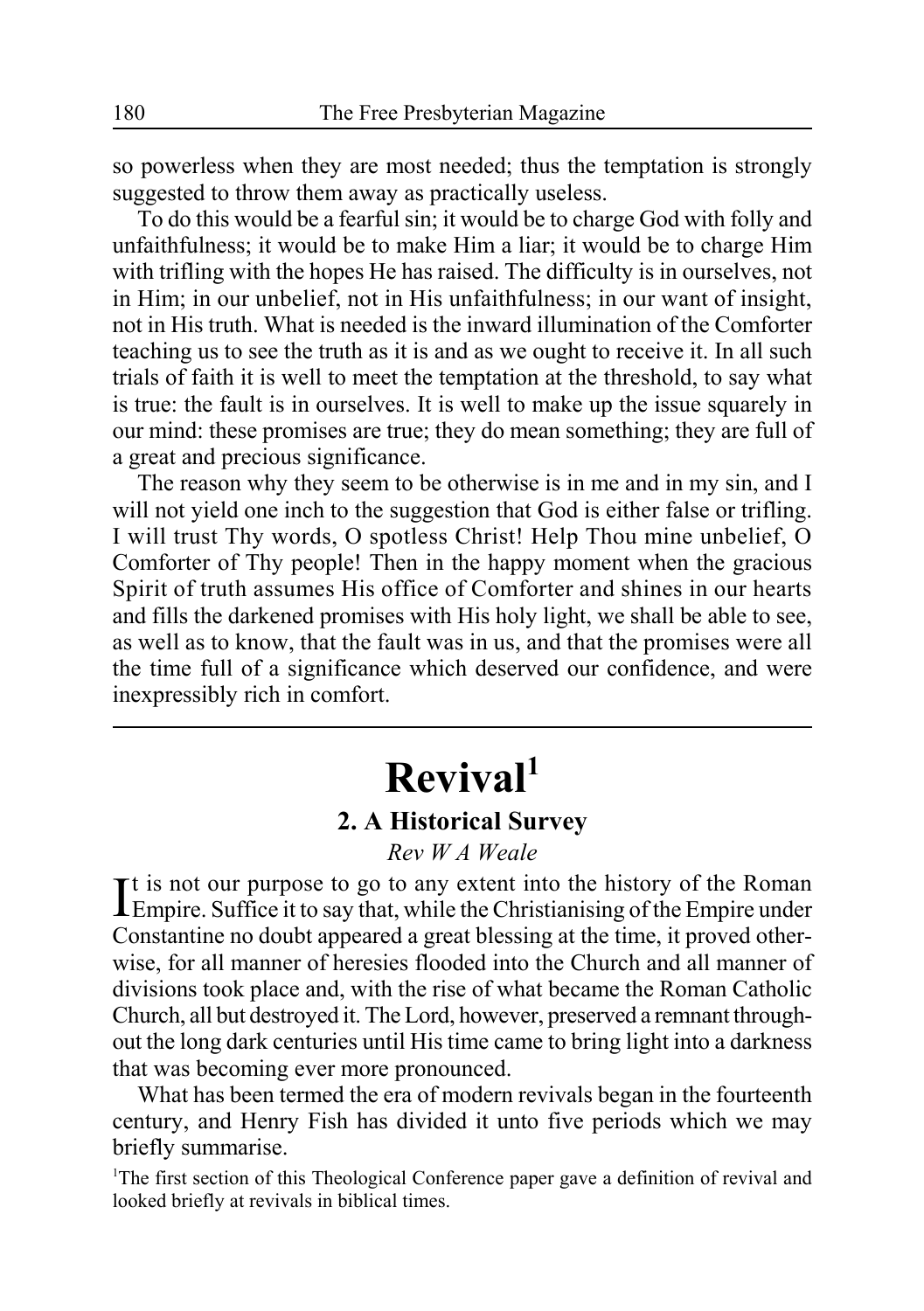*1. 1310-1560.* The Lord had His witnesses during the long dark night of Popery, not least in the valleys of the Waldensians who faithfully kept the light of the gospel burning in the midst of great suffering. In the early fourteenth century there appear to have been great revivals, as Henry Fish points out. In Bohemia alone, "there were reckoned in 1315, no less than 80 000 witnesses for the religion of Jesus".<sup>2</sup> In the same century, John Wycliffe, the Morning Star of the Reformation, heralded the dayspring and turned many to the Lord. Following him was John Hus, who was converted by Wycliffe's writings, and Jerome of Prague, both of whom sealed their testimony at the stake.

In 1483 Martin Luther, under the hand of God, shook the papal throne to its foundations, and what followed was a time of revival or reformation that was to spread throughout a great part of the world. When one thinks of this era, one's mind goes from Luther in Germany to Calvin in France and Zwingli in Switzerland and on to the Netherlands, Sweden, Denmark and Poland and, of course, to Scotland and to names such as Patrick Hamilton, George Wishart and John Knox, and to the great revival here. James Kirkton, writing of this time says, "In Scotland, the whole nation was converted by lump; and within ten years after Popery was dislodged in Scotland, there were not ten persons of quality to be found in it who did not profess the true reformed religion  $\dots$  Lo! Here a nation born in a day".<sup>3</sup>

*2. 1600-1688.* Within those dates fall the active lives of prominent Puritans such as Owen, Flavel, Baxter and Bunyan, to name but a few. Time and space only permit us to mention briefly the difficulties facing God's servants in those days. There was the Act of Uniformity, passed in 1662 and remaining in its full force for over 25 years, by which some 2000 ministers were ejected from their pulpits. In 1664 the Conventicle Act was passed, and the next year the Five Mile Act, which sought to enforce conformity to the established Church of England. We simply mention those Acts in order to show the difficulties under which those great men, and others, laboured at that time. This period also saw the voyage of the Pilgrim Fathers to America.

Of particular significance here is the revival at the Kirk of Shotts on 21 June 1630, under the preaching of John Livingstone. "It was on the Monday after a Sabbath of Communion", writes Alexander Smellie. "With some friends he had spent the night before in laying fast hold on the promise and the grace of heaven. When the midsummer morning broke, the preacher wanted to escape the responsibilities in front of him. Alone in the fields between eight and nine, he felt such misgivings, such a burden of unworthiness, such dread of the multitudes and the expectation of the people, that he was con-

2 H Fish, *Handbook of Revivals*, Boston, 1874, p 8.

3 Quoted in Iain H Murray, *The Puritan Hope*, Banner of Truth, 1971, pp 5,6.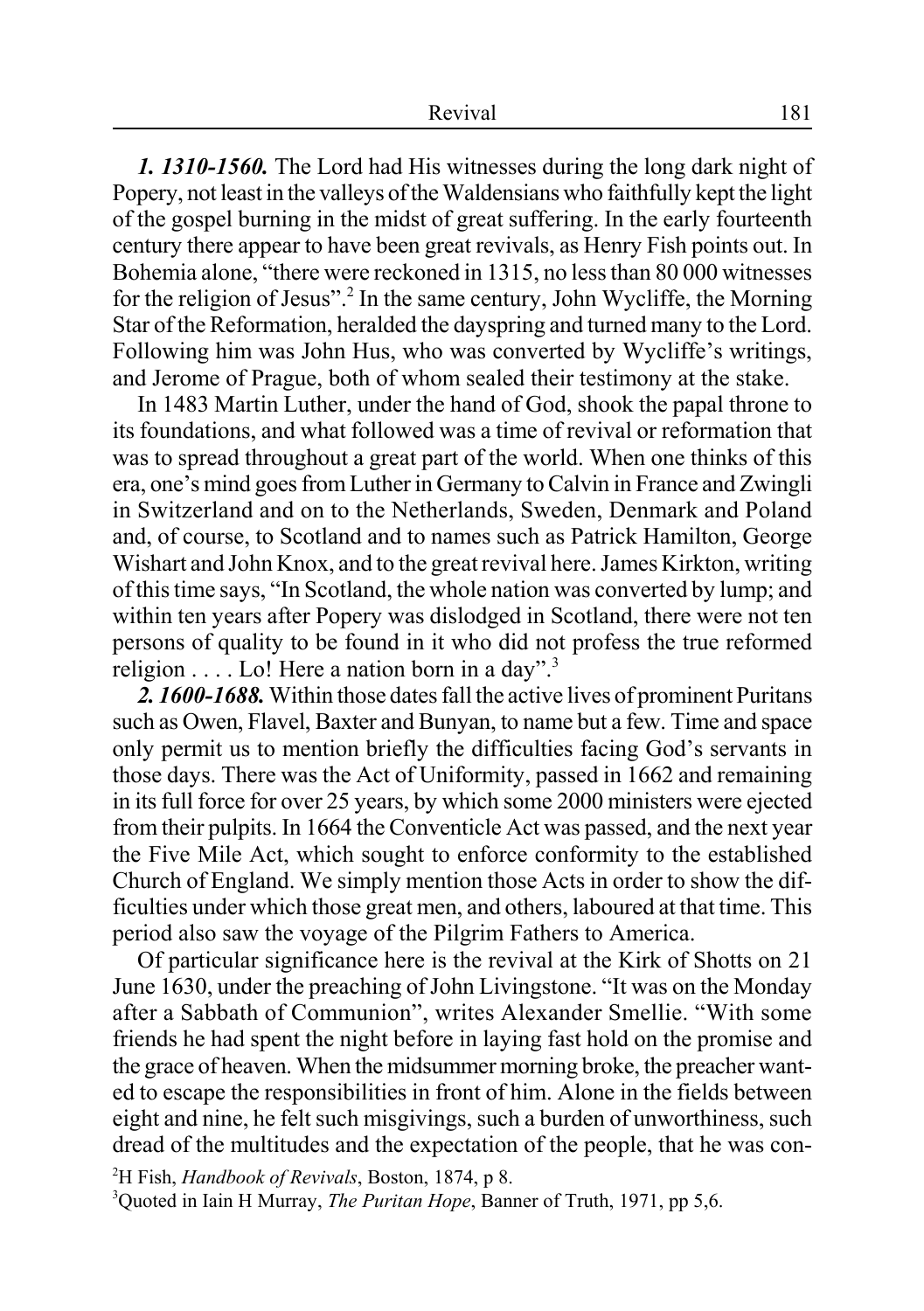sulting with himself to have stolen away; but he 'durst not so far distrust God, and so went to sermon and had good assistance'.

"Good assistance indeed; for after he had spoken for an hour and a half on the text, 'Then will I sprinkle clean water upon you, and ye shall be clean,' and was thinking that now he must close, he was constrained by the Lord Himself to continue. 'I was led about an hour's time in a strain of exhortation and warning, with such liberty and melting of heart as I never had in public all my life.' No fewer than 500 men and woman, some of them ladies of high estate, and others poor wastrels and beggars, traced the dawn of the undying life to John Livingstone's words that day."4

In 1625 there was a remarkable revival in Northern Ireland under a "band of faithful men, most of whom went over from Scotland". Also at this time there was a revival in various parts of England, not least in Kidderminster under the ministry of Richard Baxter.

*3. 1730-1750.* Before coming to the revivals of this period, we may mention the sad state of things at this time. A quotation from J C Ryle highlights this: "These times were the darkest age that England has passed through in the last three hundred years. Anything more deplorable than the condition of the country as to religion, morality, and high principle it is very difficult to conceive. As to preaching the gospel, the distinguishing doctrines of Christianity, the atonement, the work and office of Christ and the Spirit were comparatively lost sight of. The vast majority of sermons were miserable moral essays entirely devoid of anything calculated to awaken, convert, satisfy or save souls".

In America the situation was no better; in 1740 Samuel Blair declared that "religion lay a dying and ready to expire its last breath of life". When we add to this the fact that infidel works by men like Hobbes, Tindal and Shaftesbury were in wide circulation, one might be tempted to believe that revival was impossible in such a situation. It was, however, to such an unpromising state that revival came, and it is worth remarking that the blessing came almost simultaneously in America and Europe.

First, there was a revival in New Jersey in 1730 and in the three following years, under the labours of the Tennents, whose story is so well related in Archibald Alexander's *The Log College*. Next, in 1734, there was a wonderful work in Northampton, Massachusetts, under Jonathan Edwards. Such revivals spread throughout various districts in the years following; this was the commencement of the Great Awakening, whose greatest power was felt after the arrival of George Whitefield in Philadelphia in November 1739. In the weeks and months following, thousands flocked from all parts to hear the

4 Smellie, *Men of the Covenant*, Banner of Truth reprint, 1962, pp 121-2. 5 Quoted in Fish, *Handbook of Revivals*, p 45.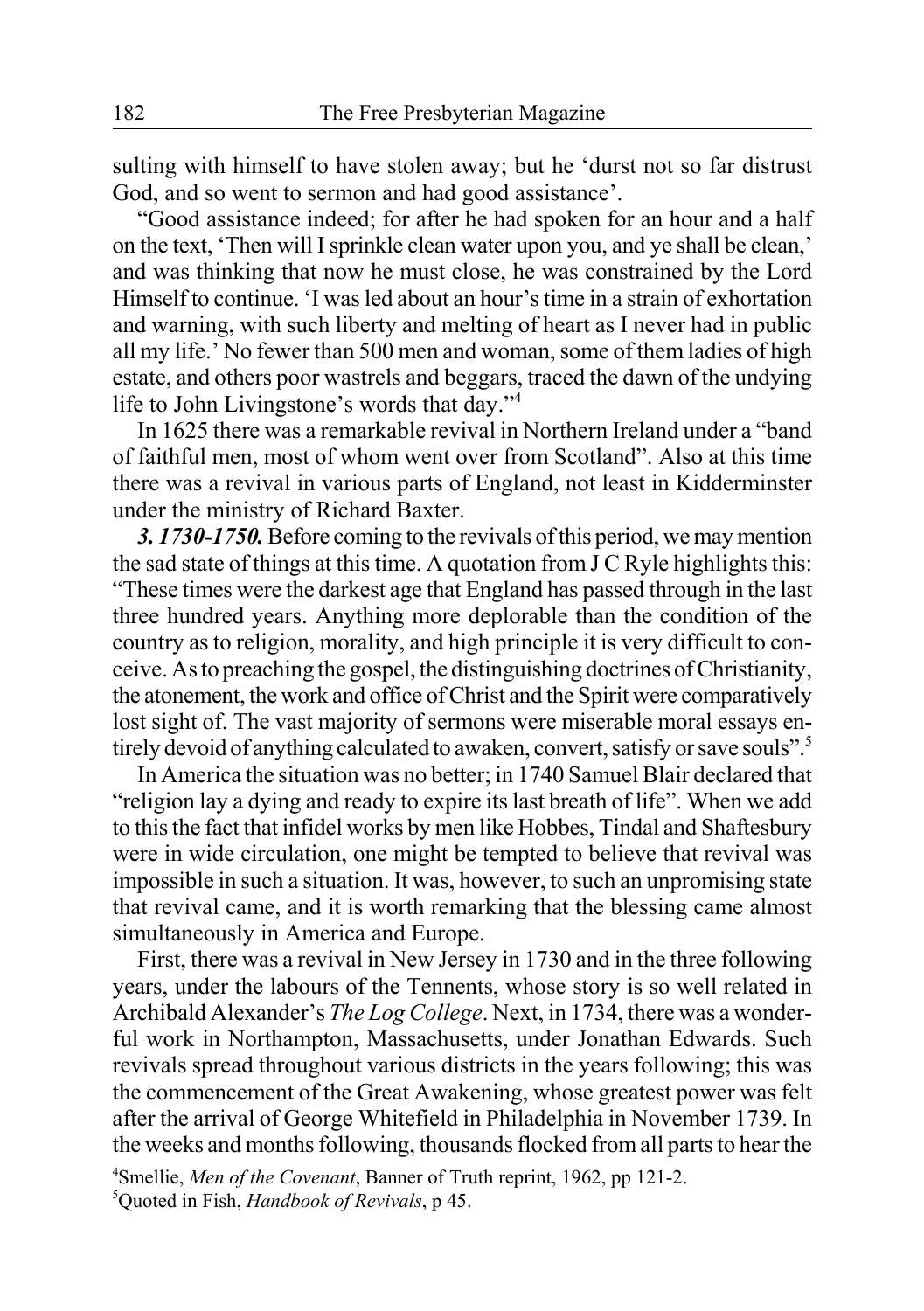Word, so that, in 75 days, Whitefield preached 175 sermons and was able to say, "Never did I see such a continuance of divine power in the congregations to which I have preached". It was estimated that at that time the population in all the American colonies was about 2 million and it was believed that the number of converts amounted to no less than 50 000.<sup>6</sup>

Much could be said about the thousands and tens of thousands that assembled to listen to George Whitefield after he returned home from America and also the response to the labours of Howell Harris both in England and Wales, but we conclude this period by referring to the blessings enjoyed in Scotland.

James Buchanan describes it in this way: "In 1742, many parishes in Scotland were visited with times of refreshing. The parish of Cambuslang, near Glasgow, then under the pastoral charge of Mr M'Culloch, was one of the first to be visited. After he had preached for about a year on the nature and necessity of regeneration, he was requested by about ninety heads of families to give them a weekly lecture. Prayer meetings were formed; and one after another, and at length fifty in the same day, came to him in distress of mind. After this, such was their thirst for the Word of God that he had to provide them a sermon almost daily; and before the arrival of Mr Whitefield, three hundred souls had been converted.

"When that eminent servant of God preached at the dispensation of the sacrament soon after, there were present about twenty-four ministers, and from thirty to forty thousand souls. Three thousand communicated at the tables, many of them from a great distance, who carried with them to their several homes a savour of good things; and not fewer than four hundred, belonging to the parish, were enrolled in the minister's lists as having been converted that year." Buchanan goes on to speak of blessing in the parish of Kilsyth, where James Robe was minister. During that same year "thirty, sometimes forty, were awakened in a week; in all there were about three hundred whose subsequent lives attested to the sincerity of their conversion".

*4. 1790-1842.* In speaking of the rapid decline in spiritual things between 1750 and 1790, historians mention the fearful inroads of "French infidelity", which had sapped the foundations of faith and hope in God and, combined with other internal influences, had made the hearts of the faithful fail them for fear".<sup>7</sup> In answer to prayer, however, revival again came, so that the wilderness rejoiced and blossomed as the rose.

Space permits us to give only a brief overview of these revivals and the instruments used in them during this period. In Scotland the names of Robert

6 Fish, *Handbook of Revivals*, p 53. 7 Fish, *Handbook of Revivals*, pp 56,57.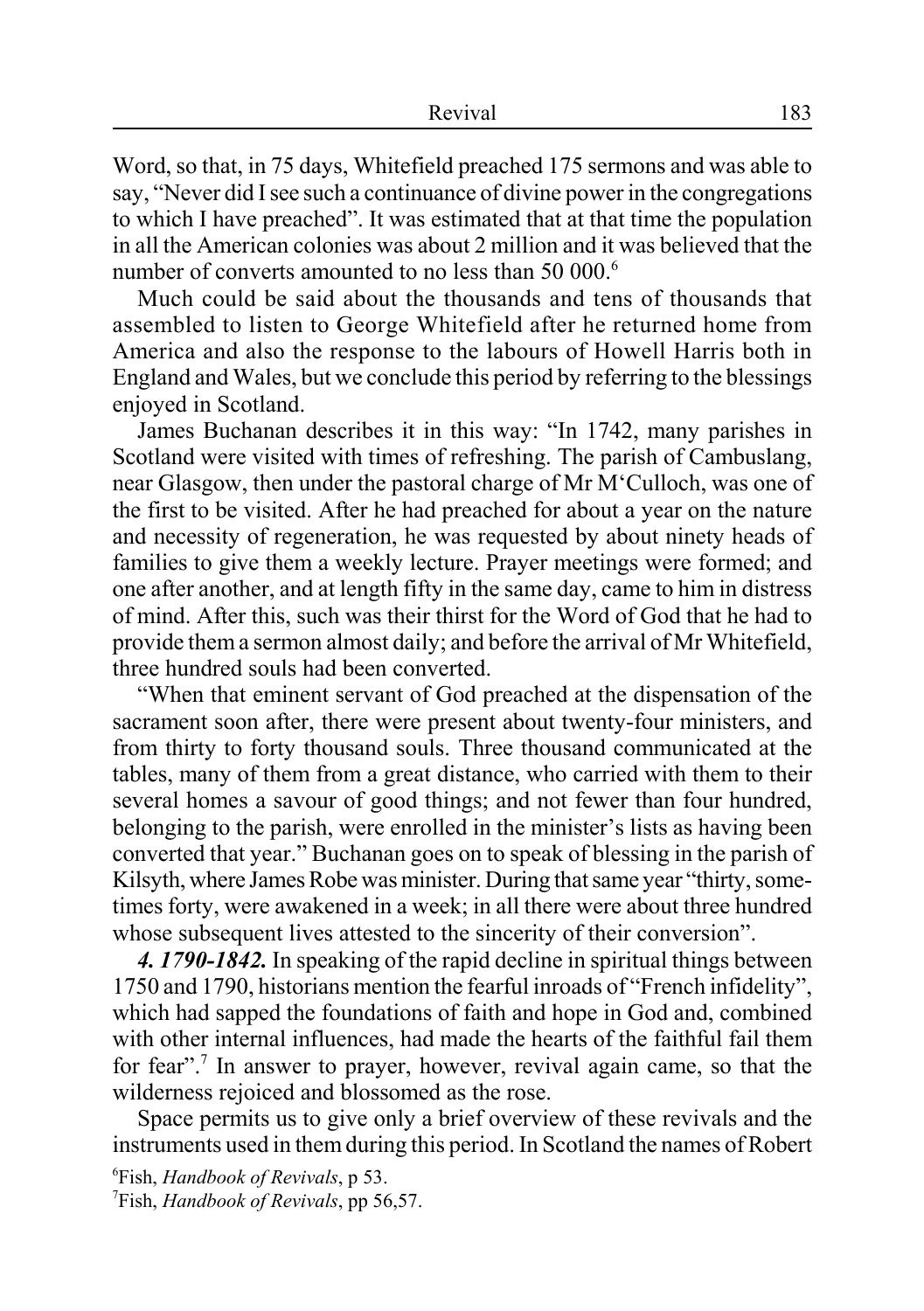and James Haldane stand out during the early part of this period, as does that of Alexander Stewart of Moulin in Perthshire, where a remarkable revival of true religion occurred in 1798. In the north of Wales the name of Thomas Charles of Bala is fondly remembered. Much could be written on the labours of such men as Edward Griffin and Asahel Nettleton in America. Nettleton writes, "During a period of four to five years, commencing in 1798, not less than one hundred and fifty churches in New England were favoured with the special effusions of the Holy Spirit; and thousands of souls, in the judgement of charity, were translated from the kingdom of Satan unto the kingdom of God's dear Son".<sup>8</sup>

For a flavour of those revivals in America, one could do no better than read W B Sprague's *Lectures on Revivals*, which, along with his nine lectures, contains an appendix of nearly 200 pages containing 20 letters from noted divines from whom the author requested insights on the subject of revival.

Later during this period, in 1812, a great revival occurred on the Isle of Arran under the ministry of Neil MacBride, where it is reckoned that between two to three hundred souls were converted. In the same year there was a great revival on the Isle of Skye, when several hundred were added to the Church. In 1824 a revival occurred in the parish of Uig in Lewis, under the ministry of Alexander MacLeod, when it is estimated that 9000 people flocked from all quarters to hear the Word. Seasons of revival continued more or less unabated throughout the period, in the countries mentioned and beyond. This was a time, however, that was marked by what is referred to as "revivalism", when men such as Charles Finney introduced much that was of man rather than of God.

*5. 1857-1860.*The revival which was experienced during this period, while brief in comparison to the others, was in many ways the most remarkable. It seems to have had its beginning in New York, where such men as William B Sprague and James W Alexander, son of Archibald Alexander, laboured. During the summer of 1857 James Alexander and his wife crossed the Atlantic for a holiday which it was hoped would benefit his poor health. On returning in October it was to find, in his own words, "as it were a pall of mourning over every house". The cause of this was the financial crash that affected the whole country.

A month before this, Jeremiah Lanphier, one of Alexander's members, had begun, as described by Iain Murray, "a noontime prayer meeting in the Lecture room of the North Reformed Dutch church in Lower Manhattan. The first week only six attended. The next week the number reached twenty and the following forty. During October the meetings, previously held weekly, 8 Fish, *Handbook of Revivals*, p 60.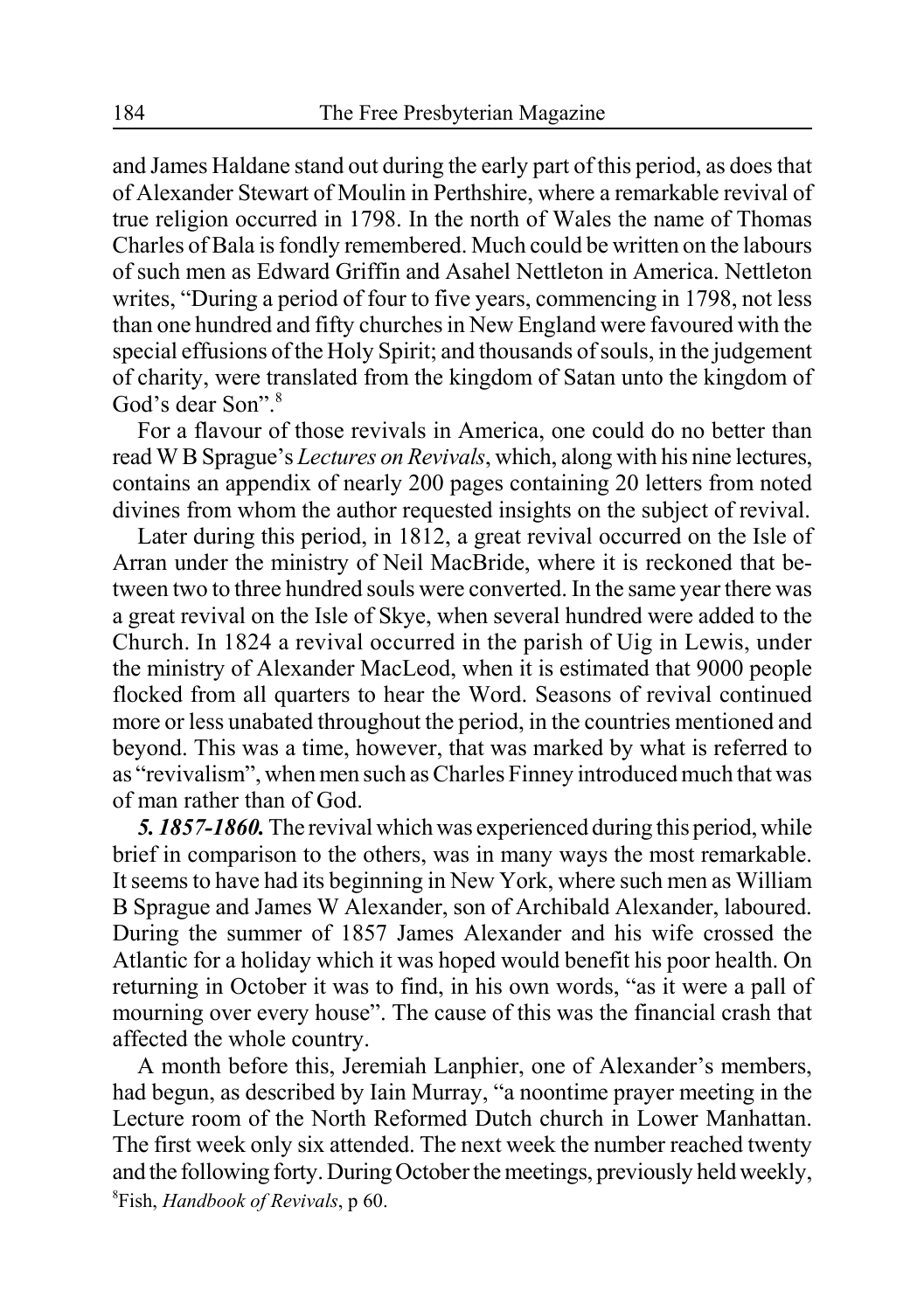became daily. By the time the new year began, a second room had to be used simultaneously to accommodate the numbers and in February a third. By then a number of similar meetings had begun elsewhere in the city and so marked was the turning to prayer that the *Daily Tribute* of 10th February 1858 reported, 'Soon the striking of the five bells at 12 o'clock will generally be known as 'the hour of prayer'".<sup>9</sup> Much more could be said of this revival in America; Mr Murray tells us that, by June of 1858, "figures of fifty thousand conversions in New York and two hundred thousand across the North-east were in circulation".

The revival was, however, not confined to America. "The times of refreshing from the presence of the Lord have at last dawned upon our land", wrote C H Spurgeon at the end of 1859. Throughout the Sabbaths of that year – perhaps the greatest and most fruitful of his long ministry – he had preached in London to a congregation of some 8000 people, besides addressing, almost daily, vast multitudes in different places.

To the Highlands and Lowlands of Scotland, revival came also, and congregations throughout the land, from the cities to the most remote island villages, had their own encouraging stories to relate. The same was true of Ireland. In the introduction to Brownlow North's *The Rich Man and Lazarus*, we are told of how, in the summer of 1859, the author crossed to Ireland and preached throughout the length and breadth of Ulster, addressing congregations of some 4000-5000 in the marketplace of Londonderry, 7000 in Portrush, 11 000 in Ballymena and 12 000 in Limavady. Such figures gives us some idea of the thirst for the Word of God at this time, as well as the extent of the revival.

# **Declension in the Church of Scotland1**

The author of *A Sad Departure* was for nearly 40 years the parish minister of Macduff in north-east Scotland. He was among the 40 or so ministers who left their Church because, by its decisions on homosexual issues, it had taken a particularly serious step away from submitting to the authority of Scripture. The title is consciously ambiguous: it refers, on the one hand, to the sadness felt by Mr Randall and others in leaving their Church and, on the other hand, the sadness felt over this further departure by the Church from upholding the law of God.

9 I H Murray, *Revival and Revivalism*, Banner of Truth, 1994, p 342. <sup>1</sup>A review article on *A Sad Departure: Why We Could Not Stay in the Church of Scotland,* by David J Randall, published by the Banner of Truth Trust, paperback, 210 pages, £7.50.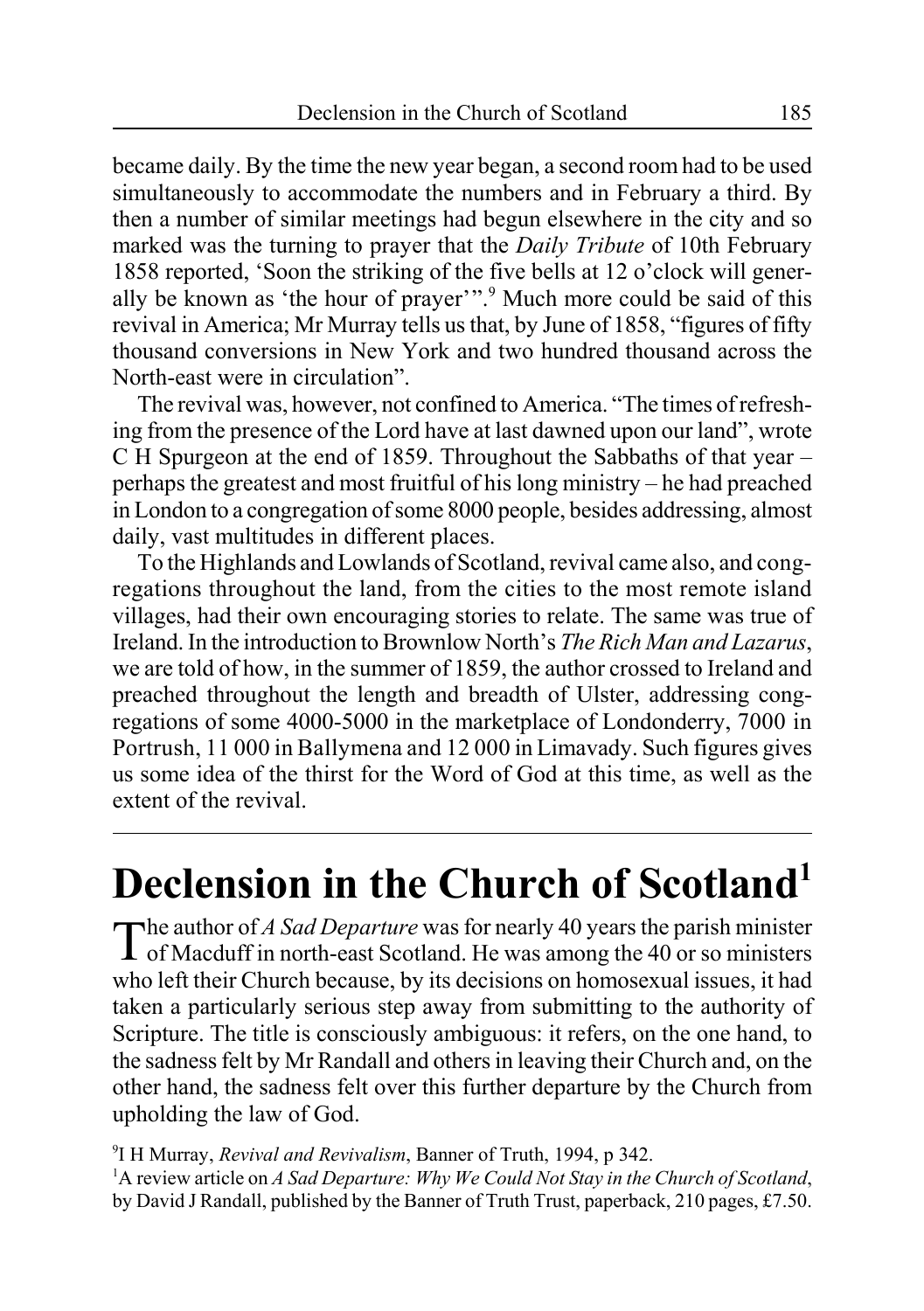The book gives a helpful account of what has gone wrong in recent years, beginning with the call from the Queen's Cross congregation in Aberdeen "to a minister who was living in a homosexual relationship with another man" (p 23). The local presbytery sustained the call, a decision that was upheld by the Church's General Assembly. The author avers that "the real problem is" that "liberally-minded people have been chiselling away at the biblical foundations of the Church for a long time". A footnote quotes, from *The Scots Confession*, the notes, or marks, of the true Church: "the preaching of the Word of God", "the administration of the sacraments" and "ecclesiastical discipline, uprightly ministered" (p 4). Many, many years have passed since the Church of Scotland could be described as having, in particular, the third of these marks.

The 2011 Assembly also set up a theological commission to produce a report on "ordination and induction to the ministry" in the light of homosexual issues. In Mr Randall's words, it "was in effect told which direction it should take – not so much *whether* but *how* to move forward to the revisionist position. The Commission was also given the task of preparing liturgies for the blessing of civil partnerships!" (p 28). This commission reported two years later. Mr Randall comments that this Assembly "set the Church's trajectory towards the acceptance of practising homosexuals". Perhaps the spirit influencing the majority of the Assembly may be summed up in the outrageous words of an elder: "We now know better than the Bible" (p 28). Even in 2006, while the Assembly was inclined to protect ministers who might "bless" two men or two women in a civil partnership, it was persuaded to send the decision down to presbyteries, and a very significant majority voted against the proposed protection.

The Commission appointed in 2011 reported two years later. Significantly, the Commission, which contained both "traditionalist" and "revisionist" members, stated, "Every single reference to homosexual acts in the entire Bible is negative and condemnatory, as everyone on the Theological Commission recognises" (p 57). It is obvious therefore that those pushing in the direction of an unscriptural morality, not just the elder quoted above, were consciously rejecting the authority of Scripture in its moral teachings. The decision of this 2013 Assembly was to "affirm the Church's historic and current doctrine and practice in relation to human sexuality", with a further clause contradicting the first: "nonetheless to permit those Kirk Sessions who wish to depart from that doctrine and practice to do so". The decision was, said the Principal Clerk of the Assembly, "a massive vote for the peace and unity of the Church" (p 30). Clearly, in his mind, and in the minds of many other Assembly members, a superficial unity was far more important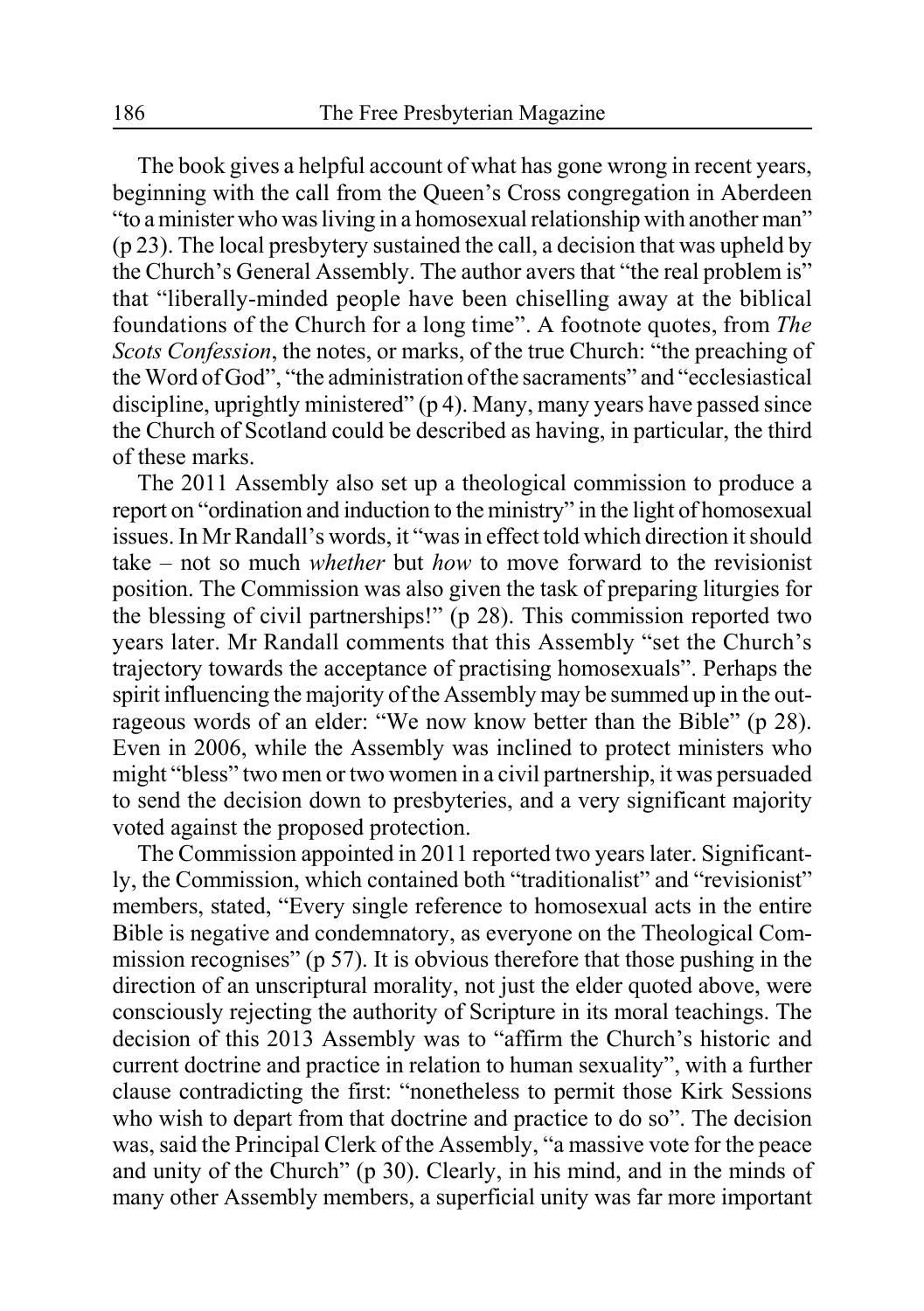than adherence to the historic doctrine and practice of the Church in relation to moral issues.

The 2015 Assembly confirmed the permission granted by the Church of Scotland to its congregations to call a minister in a same-sex civil partnership and it approved of extending this permission to ministers in a same-sex "marriage". It was after this Assembly concluded that a sizeable number of ministers, and others, left the Church of Scotland for various destinations, particularly the Free Church of Scotland.<sup>2</sup>

The author acknowledges that "within the evangelical constituency there has been a surprisingly strong lobby of stayers. Some have said that they will remain within the Church of Scotland no-matter-what", referring for support to the late Rev William Still, whose ministry in Aberdeen extended from 1945 to 1997. He wrote, "I believe no one need leave the Kirk as long as its foundations remain, however far the generality have departed" (p 41).

The fact is, however, that the foundations were not unchanged even when Mr Still began his ministry. In 1910 the General Assembly of the Church of Scotland gave its final approval to a new formula to be signed by those taking office in the Church. The critical phase was: "I believe the fundamental doctrines of the Christian Faith therein" – that is, in the *Westminster Confession*. Thus, instead of affirming that the *Confession* was the confession of one's own faith, office-bearers were affirming belief in its fundamental doctrines; yet there was no definition of what these doctrines were. By thus loosening the Church's relation to the *Confession,* the Church became powerless to deal with departures from the faith. Indeed the revision of the formula was intended to legalise departures which were already widespread, but the practical effects went far beyond what was intended; the decisions of the Church of Scotland Assembly described above are extreme examples of this. Even when fundamental doctrines have been denied, there was no realistic possibility of taking disciplinary action; nor is there any hope, humanly speaking, of bringing the Church back to its moorings.

The same result was achieved in both the Free Church and the United Presbyterian Church by passing Declaratory Acts (the bulk of both denominations were eventually absorbed into the Church of Scotland). These Acts allowed for, in particular, liberty of opinion "on such points in the *Confession* as do not enter into the substance of the Reformed Faith". Those who left the Free Church in 1893, following the passing of its Declaratory Act, to form the Free Presbyterian Church of Scotland, preserved, in God's goodness, a

 $2^{2}$  Some who promoted the use of hymns and instrumental music in public worship in the Free Church had as one objective to make it easier for those who might leave the Church of Scotland over the issues discussed in *A Sad Departure* to join their denomination.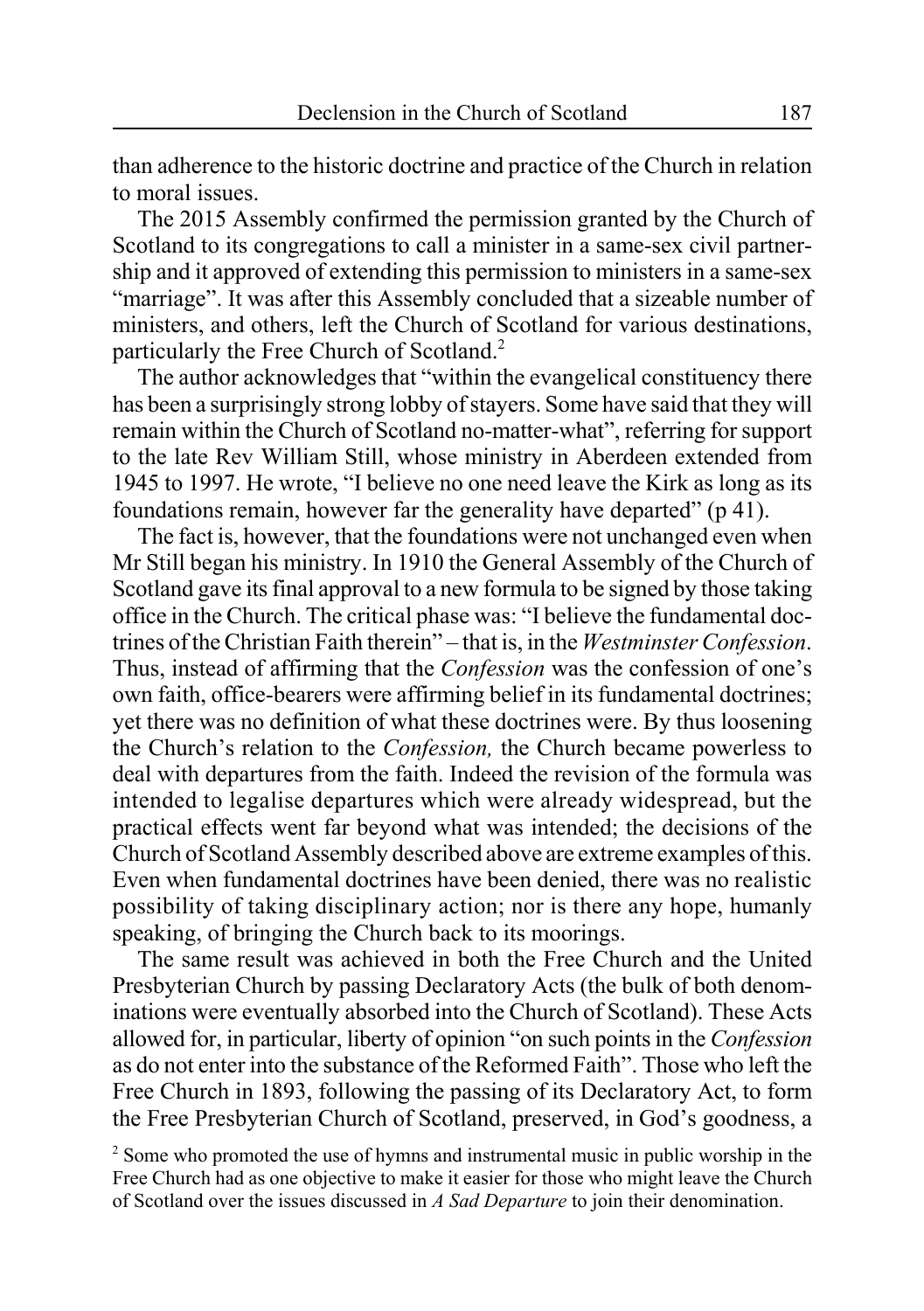structure within which it is still possible to uphold scriptural doctrine and practice, and to exercise discipline if scriptural standards are not adhered to.

*A Sad Departure* discusses the reasons expressed by those with a "traditionalist" view on moral issues, for leaving or not leaving the Church of Scotland. Perhaps one of the most significant references to the attitudes of some of those who claim to be Evangelical within the Church of Scotland comes in a reference to a congregation where "two elders were apparently living together in a homosexual relationship". Yet the majority of elders would not support disciplinary action. The minister of the congregation was "advised by some senior evangelicals to just preach the Word and 'leave this other stuff alone'" (pp 162-3). He left the Church because he was disturbed by the unwillingness to apply the Word to a practical situation.

A large part of the book is occupied with a discussion of the authority of Scripture and how it applies within the Church of Christ. The final chapter provides accounts of the particular circumstances of ministers who left the Church of Scotland and of their experiences as they came to the conclusion that it was their duty to leave. Inevitably perhaps, there is considerable overlap between the accounts; fewer might have been more effective.

To sum up, one feels thankful that some have left the Church of Scotland, which has descended to such a dire state spiritually. Yet one is left with the question why it took them such a long time to do so, although the author has endeavoured to describe the thinking of those who remained for so long – and of some who still remain. The book provides a useful description of the situation within the Church of Scotland, but it misses the fact that the seeds of its present unbelief were sown long before it became willing to condone homosexuals in the ministry of the Church.

There is no doubt of Scotland's spiritual need. How much we need to cry to the Most High: "Oh that Thou wouldest rend the heavens, that Thou wouldest come down" (Is 64:1).

Until the soul is justified and sin pardoned, there can be no true peace of conscience. While the law remains unsatisfied for us, and denounces vengeance against us for our sins, what in the universe can give us peace? But when by faith the soul apprehends the atonement, and sees that it is commensurate to all the demands of the law, and that in the cross, justice is not only satisfied, but gloriously illustrated, it is at once relieved from the agony of guilt, and the peace of God which passeth understanding pervades the soul. The great secret of genuine peace is therefore living faith in the blood of Christ. But if you would preserve your conscience pure and enjoy peace, you must not only obtain forgiveness for the past, but must be very careful to sin no more in future. The law of God is exceeding broad, and if we would preserve peace of conscience, we must conform our actions to its precepts with assiduous and holy diligence. *Archibald Alexander*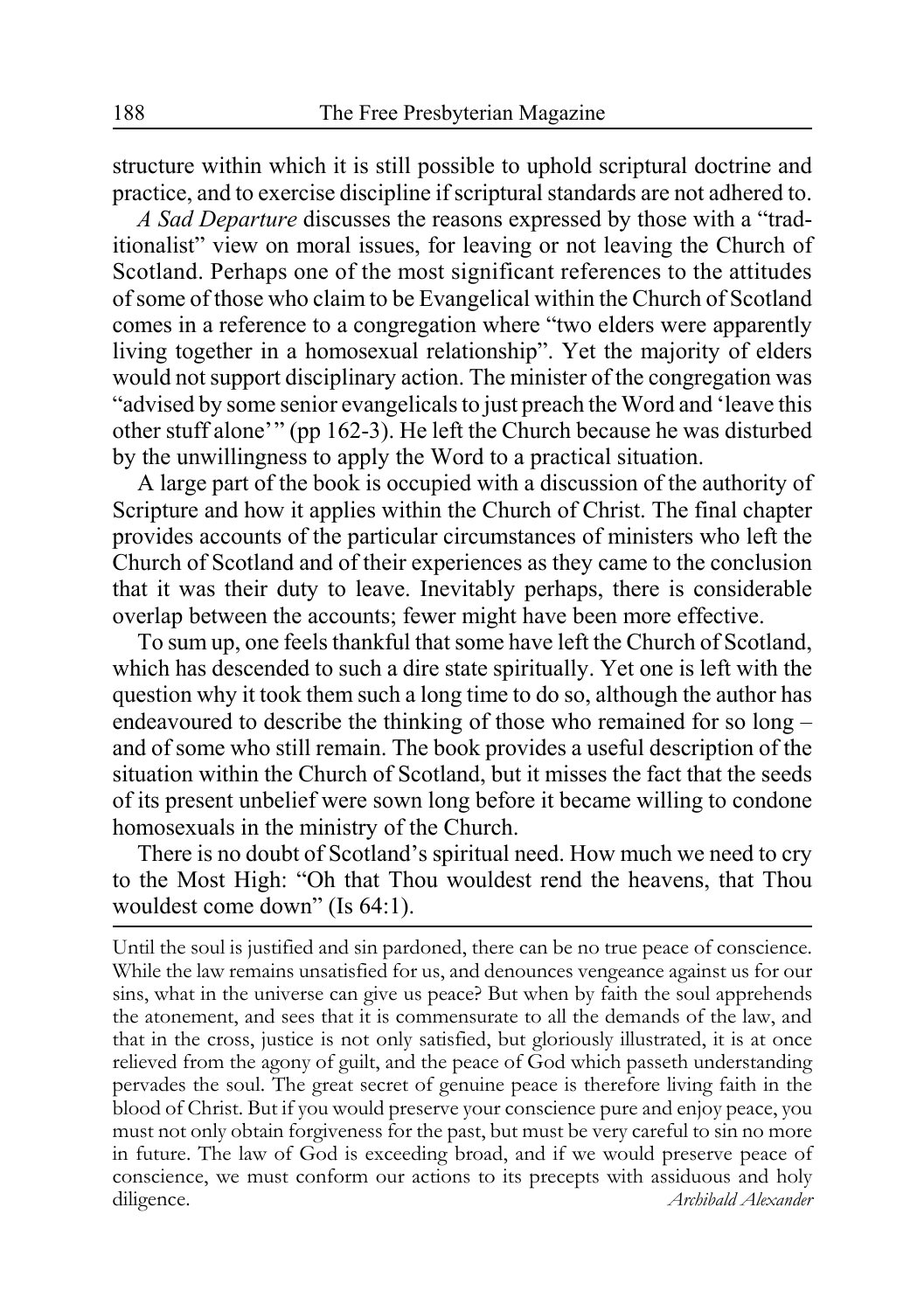# **Protestant View EU Referendum**

We are faced with yet another referendum, the outcome of which may well have consequences for generations to come. The question of our political relationship with the other nations that comprise the present European Union is one which many of the Lord's people in Britain have always viewed with great apprehensiveness, given the political, social and religious influence of Romanism in many of these countries. A spirit of prayer is something we ought to seek before the current vote at the end of June, that the Lord would overrule the outcome for His own glory and the good of His cause. "The king's heart is in the hand of the Lord, as the rivers of water: He turneth it whithersoever He will" (Prov 21.1).

It appears that the power of the Papacy in Europe is not as dominant over the political elites or the general population as it was in previous generations. That, no doubt, is merely an indication of the continued secularisation of Western society more than anything else. This is not to say, however, that Roman Catholic influence in the European Union is something to be discounted in considering which way we should cast our vote. Rome is ever seeking to extend her influence, and the whole project of further European integration is highly congenial to her outlook and aims – the papal claim to political as well as ecclesiastical supremacy can be best furthered through a Europe united around the Roman Catholic social model. The words of the nineteenth-century theologian James Bannerman are worth bearing in mind: "Popery has never failed, *where circumstances permitted the assumption*, to claim the temporal along with the spiritual authority, and to grasp the double sword of civil and priestly power".

Sadly, we in Britain have degenerated dreadfully, both spiritually and morally, in the period since joining the EEC. The spiritual state of the nation is not considered to be in the least relevant to politics by politicians on either side of the debate or by the vast majority of the population. We are certainly not suggesting that a vote to leave the EU would in itself arrest the fearful spiral of declension in the land. An outpouring of the Spirit of God alone would be sufficient to accomplish such a wonderful turnaround.

Nevertheless, we are sure that every faithful Protestant who has a desire for the advancement of Christ's cause, and for the spiritual and social welfare of our fellow countrymen, would desire to see Britain free from the limitations on our national sovereignty imposed by the Treaty of Rome – the founding document of the EU – along with the subsequent plethora of <sup>1</sup>J. Bannerman, *The Church of Christ*, Banner of Truth, Edinburgh, 2014 edn, p.245.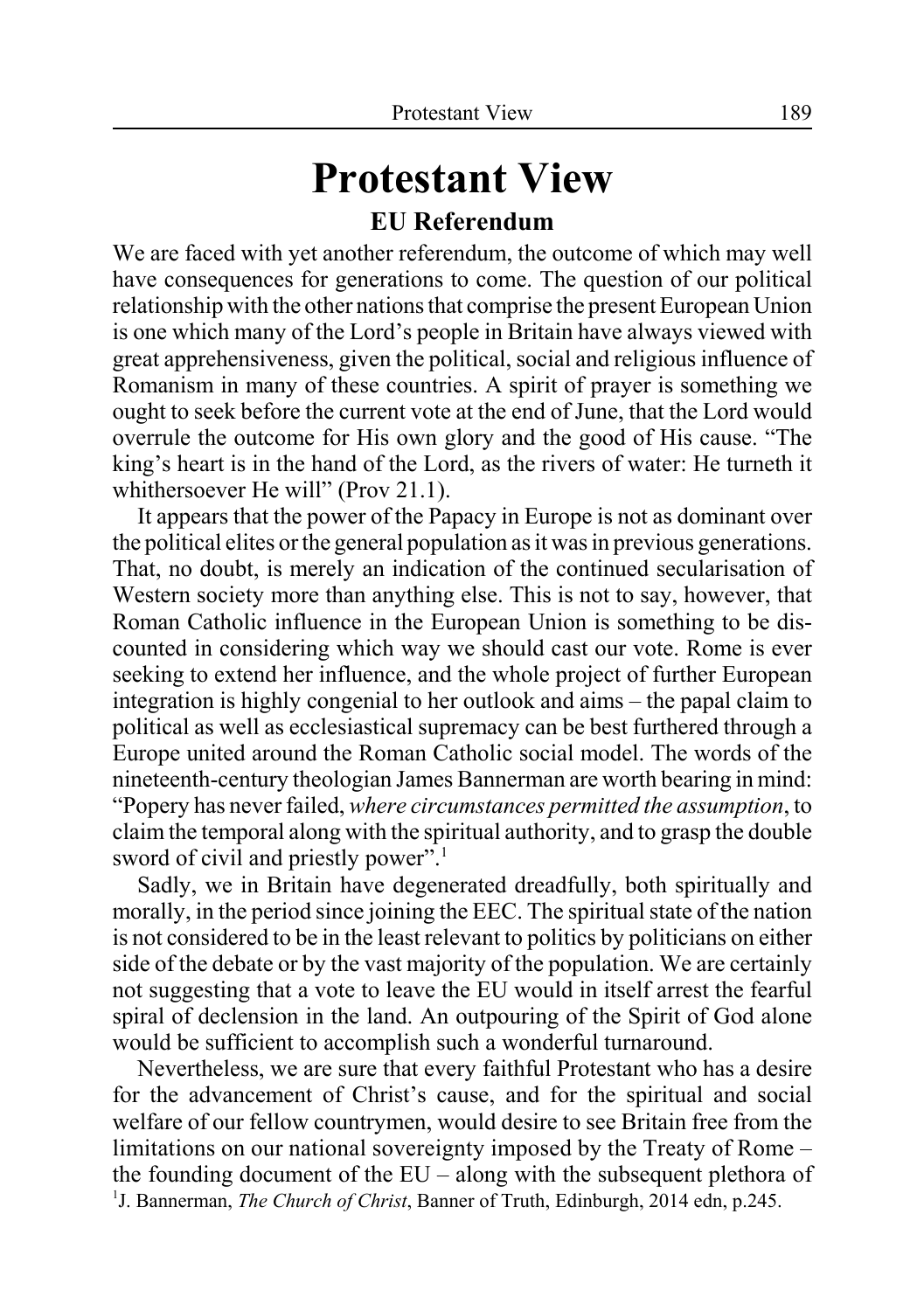treaties and much unnecessary European legislation. Furthermore, we believe, as a matter of biblical principle, that Protestant nations ought not to enter into political union with Romanist nations (Jos 23:3-10). If Britain's rulers were once more brought to countenance the law of God and the truths of the gospel as the ruling principles of our national life, we would not be depending on our European neighbours for prosperity . *AWM*

# **Notes and Comments Prison Preacher Silenced**

A gardener, employed at a sex offenders' prison in Cambridgeshire, has been silenced for speaking to the prisoners about God's forgiveness. Barry Trayhorn, an ordained minister, worked as a gardener at HMP Littlehey. When given an opportunity to conduct prison services there, he spoke of the grace of God in forgiving those who repent. On a particular occasion he spoke on 1 Corinthians 6:9-11, where the sins of adultery, homosexuality, greed and drunkenness are highlighted. Mr Trayhorn emphasised, "As I led the service, I spoke about the wonder of God's love and the forgiveness that comes through Jesus to those who recognise their sin and repent. I said that I am the worst sinner I know". Several days afterwards, some prisoners made complaints; consequently he was banned from taking part in future services.

Over subsequent weeks, issues were raised about his gardening work, which ended in disciplinary proceedings. Mr Trayhorn says that, after the complaints over his preaching, he was "bombarded" by officials alleging bad behaviour. Matters became so difficult that he was signed off with a stressrelated illness and he ultimately resigned from his job, stating that he had been harassed for his Christian faith and so could not return. Mr Trayhorn believes that the treatment meted out to him was directly related to the complaints about his preaching. He therefore went to an employment tribunal claiming that he was discriminated against on the grounds of his religion.

Last March, however, his appeal failed when an employment appeals tribunal ruled that there was no discrimination, but rather accused him of speaking about God's forgiveness in an "insensitive" way which "failed to have regard for the special nature of the congregation in the prison". The tribunal seemed to indicate that there was a problem, "because of the way his message was received".

Mr Trayhorn states, "This case is alarming on a number of fronts. The tribunal's reasoning was based on the effect that my message, which included the Bible verses, had on those who heard them, yet those who attend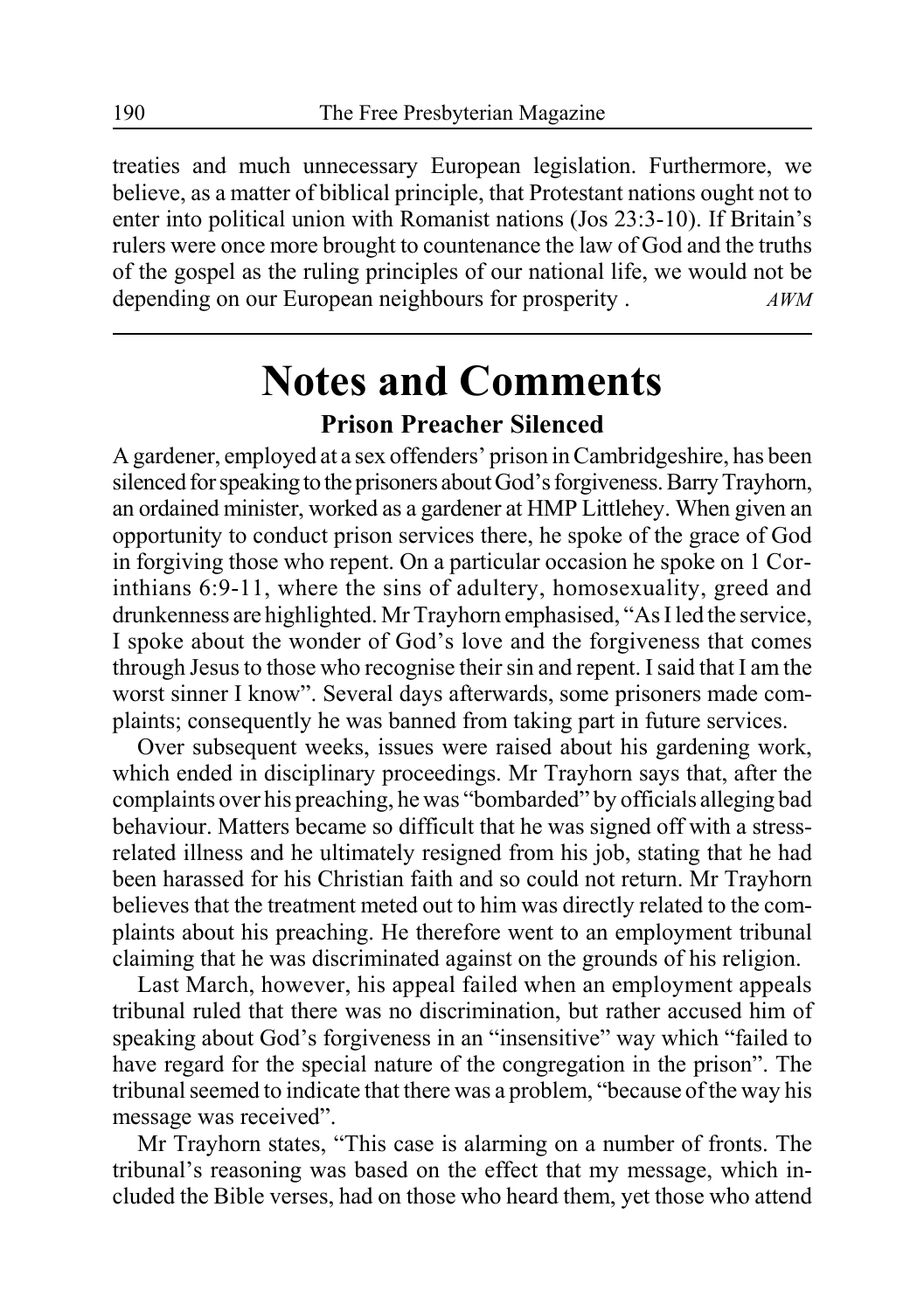chapel do so voluntarily . . . to learn what the Bible has to say. The congregation know that the Bible will be preached on, and therefore complaints should have been considered in the light of that."

Of course we do not know how skilled Trayhorn was as a gardener, or what genuine questions there may have been over his work, but it looks as if the work problems began when he started to preach the gospel to the prisoners. He says, "The tribunal has effectively said that inmates will no longer be able to listen to sermons preached from the Bible which could change their behaviour for the better". He warns, "The ever growing political correctness will soon be hitting pulpits and, if congregations do not like what they hear about sexuality, complaints will be made".

Andrea Williams of Christian Concern concludes, "This is a chilling judgement and should alarm MPs and church leaders alike. What we are seeing, month by month, is a systematic marginalising of Christians in public life. It happens slowly, case by case, sector by sector, but before long no Christian, whether they be ordained like Mr Trayhorn, or simply an office worker, will be able to openly state what their deep, sincere convictions are without fear of being reported to their employer and called a bigot."

It is a solemn time when those who so desperately need the gospel – as we sinners all do – follow those in Isaiah's day "which say to the seers, See not; and to the prophets, Prophesy not unto us right things, speak unto us smooth things, prophesy deceits" (Is 30:10). *KHM*

### **The "I" in "LGBTI"**

Some readers may have wondered what the "I" stands for in the sadly-familiar acronym "LGBTI". Recently the BBC and some leading members of the Scottish Parliament have been, as they would think, promoting the interests of the "Ts" (transgender persons, or people of one sex who wish to live as members of the opposite sex) and the "Is" (intersex persons, that is either hermaphrodites or people who do not wish to be identified as belonging to a particular sex).

One well-known "I" was a very distant relative by marriage of the present writer, her married name being Georgina Somerset. Physically she was somewhat abnormal (hermaphrodite), and genetically she was probably "mosaic XO/XY"; for the first 30 years of her life she was identified as a male under the name of George Turtle. She was a dentist, and an officer in the Royal Navy after the Second World War. In 1957 she had an operation and began to live as a woman, and in 1962 she was married to Christopher Somerset. From pictures on the internet, it can be seen that she made an unmanly naval officer, but an attractive if slightly masculine-looking woman.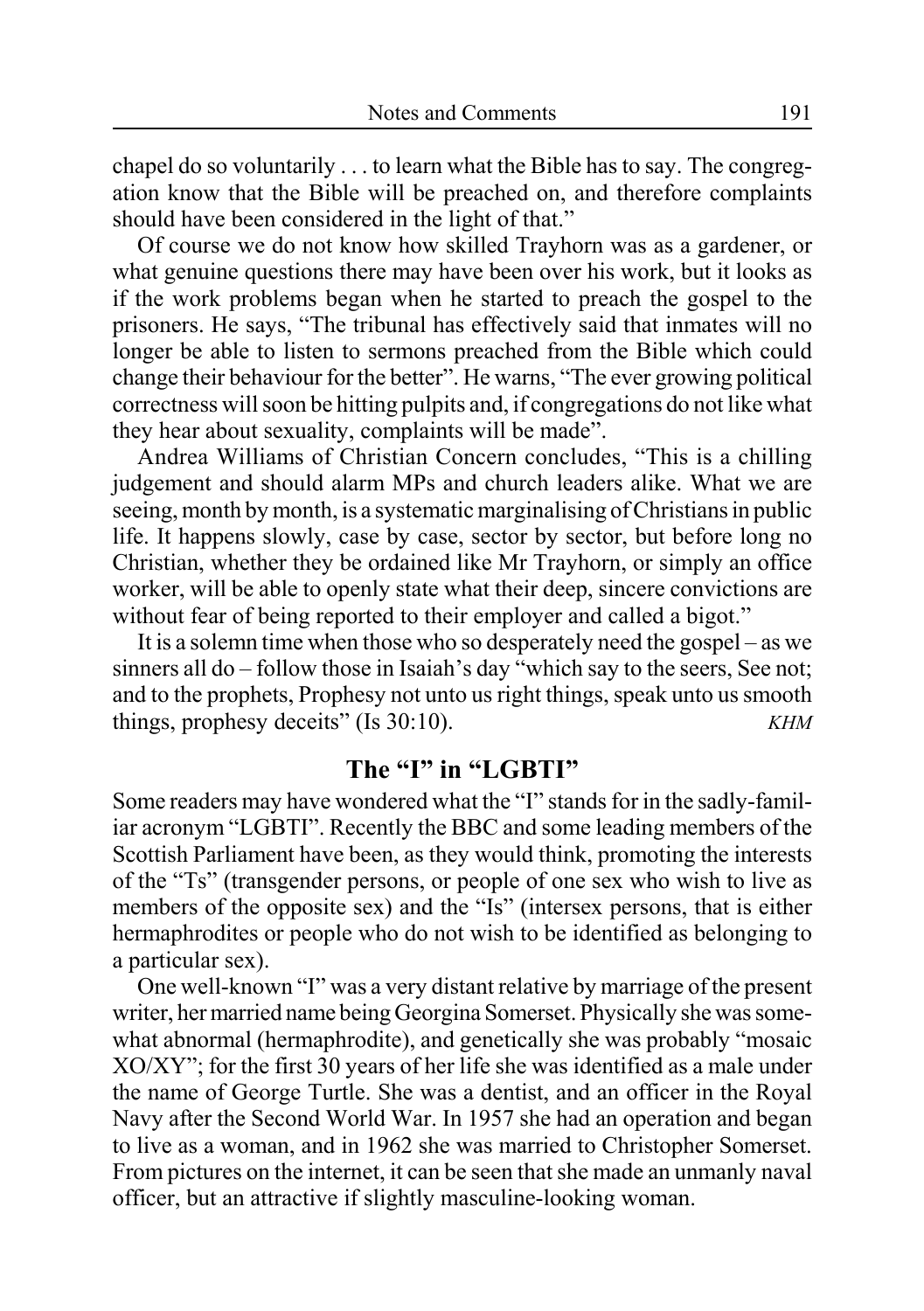A *News of the World* interview in about 1960 brought her fame, and she started to receive letters and visits from "Ts" from all over the world. She recorded in her autobiography: "It was not long before I realised that, as far as I could make out, all were, within a reasonable scale of variation, really physically normal people, and not like me at all. . . . It must, nevertheless, be said that most of all those I saw and heard from were basically sincere, nice people, who were so very happy for me and so very grateful that I was even prepared to listen to and understand their own troubles." She continued living as a woman until her death, aged 90, in 2013.

This shows that the correct approach with "Is" is to try to determine their nearest sex and to help them to settle into that. Similarly, with "Ts" the aim should be to reconcile them to their God-given sex. This, however, will not be the purpose of the sodomites and their friends, either in the BBC or in the Scottish Parliament. Instead they are using the "Is" as a stalking-horse for furthering their subversion of the morals and fabric of society. If one had a child like George/Georgina Turtle, one would not consult sodomites as to what was best for that child. We are sorry for the "Is" in whom these people are taking an interest. It will not be for their temporal or for their eternal well-being. *DWBS* 

### **First woman minister in Skye**

The Church of Scotland has just inducted a woman minister in Skye, the first woman minister on the island. The step shows an open disregard for the Word of God, in which the Apostle Paul says, "I suffer not a woman to teach, nor to usurp authority over the man, but to be in silence" (1 Tim 2:12). The Apostle's reasoning is based, not on customs in the Roman Empire, but on what happened with Adam and Eve at the Fall (vv 13-14), showing the permanent nature of this principle. There may be many incomers in Skye, and increasing irreligion, but the people responsible for this step cannot plead the same ignorance that there is in some other parts of the country. The fact that this is the first woman minister there should have made them think. However people may glory in these things now, it will not be a matter of glory at the Day of Judgement to have been the first to do something wrong. *DWBS*

# **Church Information**

### **College and Library Fund**

By appointment of Synod, the first of two special collections for the College and Library Fund is due to be taken in congregations during June.

*W Campbell,* General Treasurer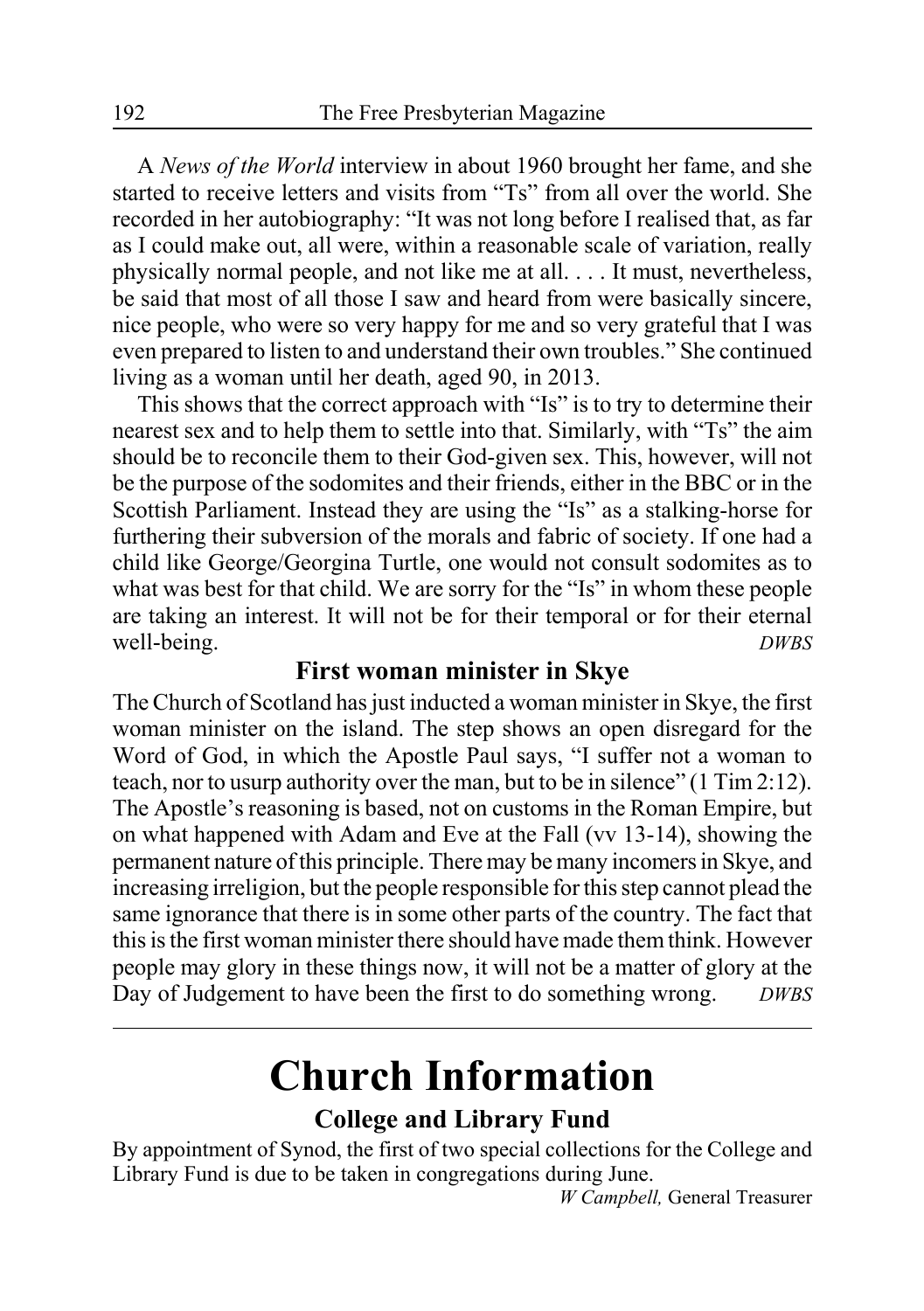### **FREE PRESBYTERIAN PLACES OF WORSHIP**

### **Scotland**

**Aberdeen:** 2 Alford Place, AB10 1YD, Sabbath 11 am, 6 pm; Tuesday, 7.15 pm. Rev D W B Somerset BSc DPhil, 18 Carlton Place, Aberdeen, AB15 4BQ; tel: 01224 645250.

**Bracadale Duirinish-Strath: Struan:** Sabbath 12 noon. **Vatten:** Sabbath 6pm. Thursday 7 pm (alternately in Struan and Vatten, fortnightly). Contact Rev I D MacDonald; tel: 014786 12110.

**Dingwall:** Church, Hill Street: Sabbath 11 am, 6.30 pm; Wednesday 7.30 pm. **Beauly** (Balblair): Sabbath 6.30 pm, Thursday 7.30 pm. Rev Neil M Ross BA, 10 Achany Rd, Dingwall, IV15 9JB; tel/fax: 01349 864351, e-mail: nmross2001@yahoo.co.uk.

**Dornoch:** Sabbath 11.30 am. Manse tel: 01862 810615. **Bonar:** Sabbath 6 pm. Wednesday 7.30 pm (alternately in Dornoch and Bonar). **Lairg:** Church and Manse; **Rogart:** Church; no F P services. Contact Rev N M Ross; tel: 01349 864351.

**Dundee:** Manse. No F P Church services.

**Edinburgh:** 63 Gilmore Place, Sabbath 11 am, 6 pm; Thursday 7.30 pm. Rev D Campbell, 35B Barnton Avenue West, Edinburgh EH4 6DF; tel: 0131 312 8227.

**Farr** (by Daviot)**:** Sabbath 12 noon. **Tomatin:** Sabbath 12 noon. **Stratherrick:** Sabbath 12 noon. (Each of these services is held once in three weeks as intimated). **Farr:** Thursday 7.30 pm (as intimated). Contact Mr M J Schouten; tel: 01463 221776.

**Fort William:** Monzie Square, Sabbath 11 am, 6.30 pm as intimated. Manse: 15 Perth Place, PH33 6UL; tel: 01397 708553. Contact Mr D A McKinnon. Tel: 01397 702597.

**Gairloch** (Ross-shire): Sabbath 11 am, 6.30 pm. Prayer meeting in **Strath**, Thursday 7.30 pm. Rev A E W MacDonald MA, F P Manse, Gairloch, Ross-shire, IV21 2BS; tel: 01445 712247.

**Glasgow:** St Jude's Church, 137 Woodlands Road, G3 6LE. Sabbath 11 am and 6.30 pm; Wednesday 7.30 pm. Rev Roderick MacLeod BA, 4 Laurel Park Close, Glasgow, G13 1RD; tel: 0141 954 3759.

**Greenock:** Sabbath 2.30 pm, held in Free Church of Scotland Hall, 14 Jamaica Street, PA15 1XX. Sabbath 2.30 p.m.

**Halkirk:** Sabbath 11.30 am; Thursday 7.30 pm. Manse tel: 01847 831758. **Thurso:** Sabbath 5 pm; **Wick:** Church; **Strathy:** Church; no F P Church services.

**Harris (North): Tarbert:** Sabbath 12 noon, 6 pm; Thursday 7 pm. **Stockinish:** Tuesday 7 pm. Rev J B Jardine BD, F P Manse, Tarbert, Isle of Harris, HS3 3DF; tel: 01859 502253, e-mail: northharris.fpc@btopenworld.com.

**Harris (South): Leverburgh:** Sabbath 12 noon, 6 pm. **Sheilebost:** Sabbath 12 noon (as intimated). Prayer meetings in **Leverburgh, Sheilebost** and **Strond** as intimated. Rev K D Macleod BSc, F P Manse, Leverburgh, HS5 3UA; tel: 01859 520271.

**Inverness:** Chapel Street, Sabbath 11 am, 6.30 pm; Wednesday 7.30 pm. Contact Mr A MacRae; tel: 01463 790521.

**Kinlochbervie:** Sabbath 11.30 am; Tuesday 7.30 pm. Manse tel: 01971 521268. **Scourie:** Sabbath 6 pm.

**Kyle of Lochalsh:** Sabbath 6 pm. Manse tel: 01599 534933. Contact Rev D A Ross; tel: 01445 731340.

**Laide** (Ross-shire): Sabbath 12 noon, 6 pm; Wednesday 7 pm. Rev D A Ross. F P Manse, Laide, IV22 2NB; tel: 01445 731340. **Lochcarron:** Sabbath 11 am, 6 pm; Wednesday 7 pm. Manse.

**Lochinver:** Church. No F P services at present. Manse tel: 01571 844484.

**Ness:** Sabbath 12 noon, 6 pm; Wednesday 7 pm. Rev A W MacColl MA PhD, F P Manse, Swainbost, HS2 0TA; tel: 01851 810228. **North Tolsta:** Sabbath 12 noon, 6 pm; Thursday 7 pm; 1st Monday of month 7 pm. Manse tel: 01851 890325. Contact Rev J R Tallach; tel: 01851 702501.

**North Uist: Bayhead:** Sabbath 12 noon, 6 pm; Wednesday 7.30 pm (fortnightly). **Sollas:** Wednesday 7.30 pm (fortnightly). Rev D Macdonald BA, F P Manse, Bayhead, North Uist, HS6 5DS; tel: 01876 510233.

**Oban:** Church and Manse. No F P services at present.

**Perth:** Pomarium, off Leonard Street. Sabbath 11 am, 6 pm; Wednesday 7.30 pm. Contact Rev D Campbell; tel: 0131 312 8227.

**Portree:** Sabbath 12 noon, 6.30 pm; Wednesday 7 pm.. Rev I D MacDonald, F P Manse, Achachork, Portree, IV51 9HT; tel: 01478 612110. **Raasay:** Sabbath 12 noon, 6 pm; Saturday 7 pm. Contact Rev W A Weale; tel:01470 562243.

**Shieldaig:** Sabbath 11 am; **Applecross:** Sabbath 6pm. Tuesday 7 pm (alternately in Shieldaig and Applecross). Shieldaig manse tel: 01520 755259, Applecross manse tel: 01520 744411. Contact Rev D A Ross; tel: 01445 731340.

**Staffin:** Sabbath 12 noon, 5 pm; Wednesday 7 pm. Rev W A Weale, F P Manse, Staffin, IV51 9HY; tel: 01470 562243.

**Stornoway:** Matheson Road, Sabbath 11 am, 6.30 pm; Thursday 7.30 pm. **Achmore:** Sabbath 12 noon; Tuesday 7 pm. Rev J R Tallach MB ChB, 2 Fleming Place, Stornoway, HS1 2NH; tel: 01851 702501.

**Tain:** Church and Manse. **Fearn:** Church. No F P services. See Dornoch and Bonar.

**Uig (Lewis) Miavaig:** Sabbath 12 noon Gaelic, 6 pm English; Wednesday 12 noon. Manse tel: 01851 672251. Contact Rev A W MacColl; tel: 01851 810228.

**Ullapool:** Sabbath 11 am, 6 pm; Wednesday 7.30 pm. Manse: Quay Street, IV26 2UE; tel: 01854 612449.

#### **England**

**Barnoldswick:** Kelbrook Road, Sabbath 11 am, 6 pm; Friday 7.30 pm; Wednesday 8 pm, alternately in Sandbach and Gatley. **South Manchester:** Sabbath 6.00 pm, in Trinity Church, Massie Street, Cheadle (entry at rear of building). Rev K M Watkins, 252 Briercliffe Road, Burnley, BB10 2DQ; tel: 01282 835800.

**Broadstairs:** Sabbath 11 am, 5 pm at Portland Centre, Hopeville Ave, St Peter's; Tuesday 7 pm at Friends' Meeting House, St Peter's Park Rd. Contact Dr T Martin; tel: 01843 866369**.**

**London:** Zoar Chapel, Varden St, E1. Sabbath 11 am, 6.30 pm; Wednesday 7 pm. Rev J MacLeod MA, 6 Church Ave, Sidcup, Kent, DA14 6BU; tel: 0208 309 1623.

#### **Northern Ireland**

**Larne:** Station Road. Sabbath 11.30 am, 6.30 pm. Contact Rev K M Watkins; tel: 01282 835800.